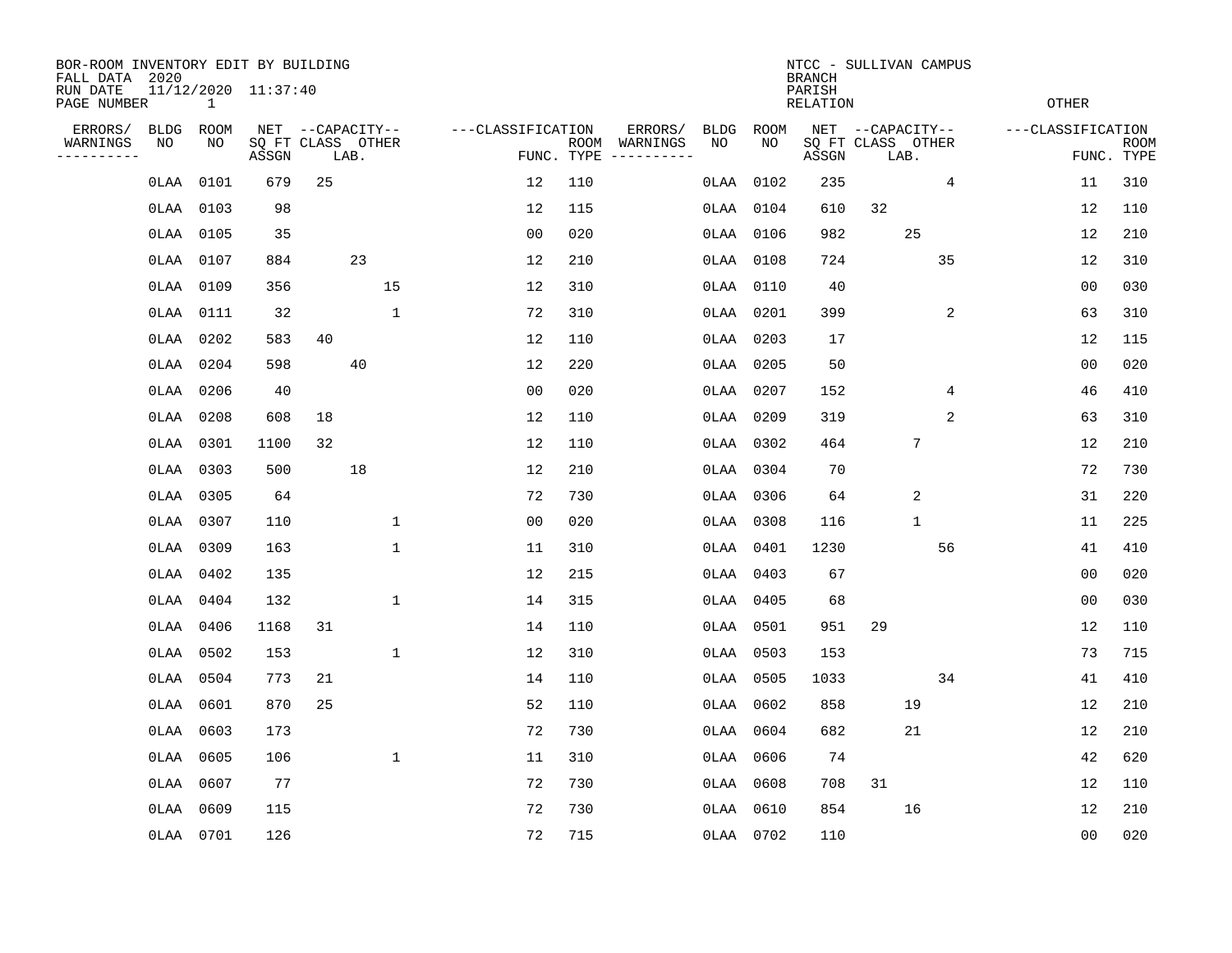| BOR-ROOM INVENTORY EDIT BY BUILDING<br>FALL DATA 2020 |                          |       |                           |                   |     |                                      |           |                                                  | <b>BRANCH</b>      | NTCC - SULLIVAN CAMPUS                                                                                                                              |                                                             |                           |
|-------------------------------------------------------|--------------------------|-------|---------------------------|-------------------|-----|--------------------------------------|-----------|--------------------------------------------------|--------------------|-----------------------------------------------------------------------------------------------------------------------------------------------------|-------------------------------------------------------------|---------------------------|
| RUN DATE<br>PAGE NUMBER                               | 11/12/2020 11:37:40<br>2 |       |                           |                   |     |                                      |           |                                                  | PARISH<br>RELATION |                                                                                                                                                     | <b>OTHER</b>                                                |                           |
| ERRORS/                                               | BLDG ROOM                |       | NET --CAPACITY--          | ---CLASSIFICATION |     | ERRORS/                              | BLDG ROOM |                                                  |                    | NET --CAPACITY--                                                                                                                                    | ---CLASSIFICATION                                           |                           |
| WARNINGS<br>NO<br>----------                          | NO                       | ASSGN | SQ FT CLASS OTHER<br>LAB. |                   |     | ROOM WARNINGS<br>FUNC. TYPE $------$ | NO        | NO                                               | ASSGN              | SQ FT CLASS OTHER<br>LAB.                                                                                                                           |                                                             | <b>ROOM</b><br>FUNC. TYPE |
|                                                       | OLAA 0703                | 14    |                           | 72                | 730 |                                      |           | 0LAA 0704                                        | 149                | $\mathbf{1}$                                                                                                                                        | 61                                                          | 310                       |
|                                                       | 0LAA 0705                | 102   | $\mathbf 1$               | 61                | 310 |                                      | 0LAA 0706 |                                                  | 193                | 6                                                                                                                                                   | 63                                                          | 315                       |
|                                                       | 0LAA 0707                | 157   | $\mathbf{1}$              | 61                | 310 |                                      |           | 0LAA 0708                                        | 202                | $\mathbf{1}$                                                                                                                                        | 61                                                          | 310                       |
|                                                       | 0LAA 0709                | 94    |                           | 72                | 730 |                                      |           | 0LAA 0710                                        | 76                 | $\overline{2}$                                                                                                                                      | 72                                                          | 730                       |
|                                                       | 0LAA 0711                | 253   |                           | 63                | 315 |                                      |           | 0LAA 0712                                        | 26                 | $\mathbf{1}$                                                                                                                                        | 00                                                          | 030                       |
|                                                       | OLAA 0713                | 26    | $\mathbf{1}$              | 0 <sub>0</sub>    | 030 |                                      | 0LAA 0801 |                                                  | 464                |                                                                                                                                                     | 00                                                          | 020                       |
|                                                       | 0LAA 0802                | 660   | 3                         | 51                | 310 |                                      |           | 0LAA 0802A                                       | 48                 | $\mathbf{1}$                                                                                                                                        | 51                                                          | 310                       |
|                                                       | 0LAA 0802B               | 48    | $\mathbf 1$               | 51                | 310 |                                      |           | 0LAA 0803                                        | 1665               |                                                                                                                                                     | 0 <sub>0</sub>                                              | 020                       |
|                                                       | 0LAA 0804                | 2260  | 130                       | 52                | 650 |                                      |           | 0LAA 0805                                        | 395                |                                                                                                                                                     | 0 <sub>0</sub>                                              | 010                       |
|                                                       | 0LAA 0806                | 307   |                           | 0 <sub>0</sub>    | 030 |                                      | 0LAA 0807 |                                                  | 117                |                                                                                                                                                     | 00                                                          | 030                       |
|                                                       | 0LAA 0808                | 147   | 30                        | 45                | 650 |                                      | 0LAA 0809 |                                                  | 125                | 2                                                                                                                                                   | 0 <sub>0</sub>                                              | 030                       |
|                                                       | 0LAA 0810                | 60    | 3                         | 0 <sub>0</sub>    | 030 |                                      | 0LAA 0811 |                                                  | 278                |                                                                                                                                                     | 0 <sub>0</sub>                                              | 030                       |
|                                                       | 0LAA 0812                | 278   | 6                         | 00                | 030 |                                      | OLAA 0813 |                                                  | 1945               |                                                                                                                                                     | 00                                                          | 020                       |
|                                                       | 0LAA 2000                | 800   | 25                        | 62                | 755 |                                      | 0LAA 2001 |                                                  | 1230               | 20                                                                                                                                                  | 60                                                          | 310                       |
|                                                       | 0LAA 2002                | 800   | 4                         | 12                | 220 |                                      |           | 0LAA 2003                                        | 560                | 15                                                                                                                                                  | 12                                                          | 110                       |
|                                                       | 0LAA 2004                | 280   | 8                         | 12                | 220 |                                      |           | TOTAL NUMBER CLASSROOMS<br>TOTAL NUMBER LABS 210 |                    | TOTAL ASSIGNABLE & UNASSIGNABLE SQFT:<br>TOTAL NET ASSIGN SQ. FT. IN ROOM FILE<br>TOTAL NUMBER COMPUTER CLASSROOMS<br>TOTAL NUMBER SPECIAL LABS 220 | 34,467<br>28,261<br>11<br>$7\phantom{.0}$<br>$\overline{4}$ |                           |
|                                                       | 0LAC 2101                | 1023  | 15                        | 14                | 220 |                                      | 0LAC 2102 |                                                  | 154                | 1                                                                                                                                                   | 14                                                          | 310                       |
|                                                       | OLAC 2103                | 538   |                           | 14                | 355 |                                      | 0LAC 2104 |                                                  | 567                | 14                                                                                                                                                  | 14                                                          | 220                       |
|                                                       | 0LAC 2105                | 51    | $\mathbf 1$               | 14                | 310 |                                      |           | 0LAC 2106                                        | 54                 | $\mathbf{1}$                                                                                                                                        | 00                                                          | 030                       |
| OLAC                                                  | 2107                     | 54    | $\mathbf 1$               | 00                | 030 |                                      | 0LAC 2108 |                                                  | 14                 | $\mathbf{1}$                                                                                                                                        | 0 <sub>0</sub>                                              | 030                       |
|                                                       | 0LAC 2109                | 64    | $\mathbf{1}$              | 0 <sub>0</sub>    | 030 |                                      |           | TOTAL NUMBER CLASSROOMS                          |                    | TOTAL ASSIGNABLE & UNASSIGNABLE SOFT:<br>TOTAL NET ASSIGN SQ. FT. IN ROOM FILE                                                                      | 2,519<br>2,333                                              |                           |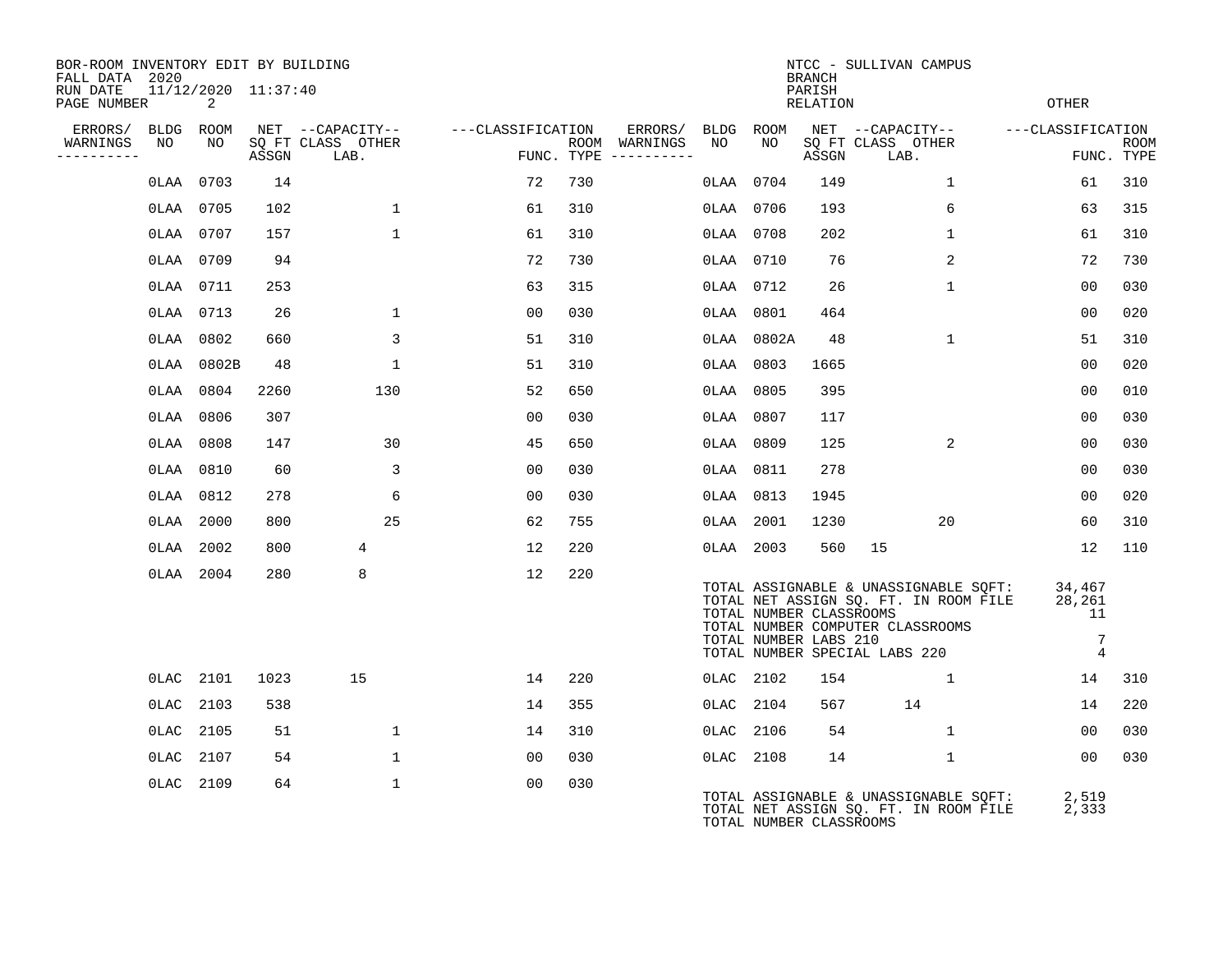| BOR-ROOM INVENTORY EDIT BY BUILDING<br>FALL DATA 2020 |           |                |                          |        |        |  |               | NTCC - SULLIVAN CAMPUS<br>BRANCH                                                                                      |                                                                                                                                                                                                                         |            |  |
|-------------------------------------------------------|-----------|----------------|--------------------------|--------|--------|--|---------------|-----------------------------------------------------------------------------------------------------------------------|-------------------------------------------------------------------------------------------------------------------------------------------------------------------------------------------------------------------------|------------|--|
| RUN DATE 11/12/2020 11:37:40<br>PAGE NUMBER 3         |           |                |                          |        |        |  |               | PARISH<br>RELATION                                                                                                    | <b>OTHER</b>                                                                                                                                                                                                            |            |  |
|                                                       |           |                |                          |        |        |  |               |                                                                                                                       |                                                                                                                                                                                                                         |            |  |
|                                                       |           |                |                          |        |        |  |               |                                                                                                                       |                                                                                                                                                                                                                         |            |  |
|                                                       |           |                |                          |        |        |  |               | TOTAL NUMBER LABS 210                                                                                                 | TOTAL NUMBER COMPUTER CLASSROOMS<br>TOTAL NUMBER SPECIAL LABS 220 2                                                                                                                                                     |            |  |
|                                                       |           |                | 0LAD 1800 2306 20 12 220 |        |        |  |               | TOTAL NUMBER LABS 210                                                                                                 | 0LAD 1801 140 15 12 110<br>TOTAL ASSIGNABLE & UNASSIGNABLE SQFT: 2,446<br>TOTAL NET ASSIGN SQ. FT. IN ROOM FILE 2,446<br>TOTAL NUMBER CLASSROOMS<br>TOTAL NUMBER COMPUTER CLASSROOMS<br>TOTAL NUMBER SPECIAL LABS 220 1 |            |  |
|                                                       |           |                | 0LAE 1800 2306 20        | 12 220 |        |  |               |                                                                                                                       | 0LAE 1803 160 3 12 725                                                                                                                                                                                                  |            |  |
|                                                       |           |                | 0LAE 1804 240 12         | 63 310 |        |  |               | TOTAL NUMBER CLASSROOMS<br>TOTAL NUMBER COMPUTER CLASSROOMS<br>TOTAL NUMBER LABS 210                                  | TOTAL ASSIGNABLE & UNASSIGNABLE SQFT: 2,706<br>TOTAL NET ASSIGN SQ. FT. IN ROOM FILE 2,706<br>TOTAL NUMBER SPECIAL LABS 220 1                                                                                           |            |  |
|                                                       |           | 0LAF 1900 1080 |                          |        | 12 731 |  | 0LAF 1901     | 160                                                                                                                   |                                                                                                                                                                                                                         | 12 731     |  |
|                                                       |           | OLAF 1902 160  |                          |        | 12 731 |  |               | TOTAL NUMBER CLASSROOMS<br>TOTAL NUMBER COMPUTER CLASSROOMS<br>TOTAL NUMBER LABS 210<br>TOTAL NUMBER SPECIAL LABS 220 | TOTAL ASSIGNABLE & UNASSIGNABLE SQFT: 1,400<br>TOTAL NET ASSIGN SQ. FT. IN ROOM FILE 1,400                                                                                                                              |            |  |
|                                                       | 0LAH 1700 | 680            |                          |        | 72 730 |  | 0LAH 1701 160 | TOTAL NUMBER CLASSROOMS<br>TOTAL NUMBER LABS 210<br>TOTAL NUMBER SPECIAL LABS 220                                     | ULAH 1701 160<br>TOTAL ASSIGNABLE & UNASSIGNABLE SQFT: 840<br>TOTAL NET ASSIGN SQ. FT. IN ROOM FILE 840<br>TOTAL NUMBER COMPUTER CLASSROOMS                                                                             | 72 730     |  |
|                                                       | 0LAI 1702 | 320            |                          |        | 12 215 |  |               | TOTAL NUMBER CLASSROOMS<br>TOTAL NUMBER COMPUTER CLASSROOMS<br>TOTAL NUMBER LABS 210<br>TOTAL NUMBER SPECIAL LABS 220 | TOTAL ASSIGNABLE & UNASSIGNABLE SQFT:<br>TOTAL NET ASSIGN SQ. FT. IN ROOM FILE                                                                                                                                          | 320<br>320 |  |
|                                                       |           | 0LAJ 1703 1440 |                          | 72     | 730    |  |               |                                                                                                                       | TOTAL ASSIGNABLE & UNASSIGNABLE SOFT: 1,440<br>TOTAL NET ASSIGN SO. FT. IN ROOM FILE                                                                                                                                    | 1,440      |  |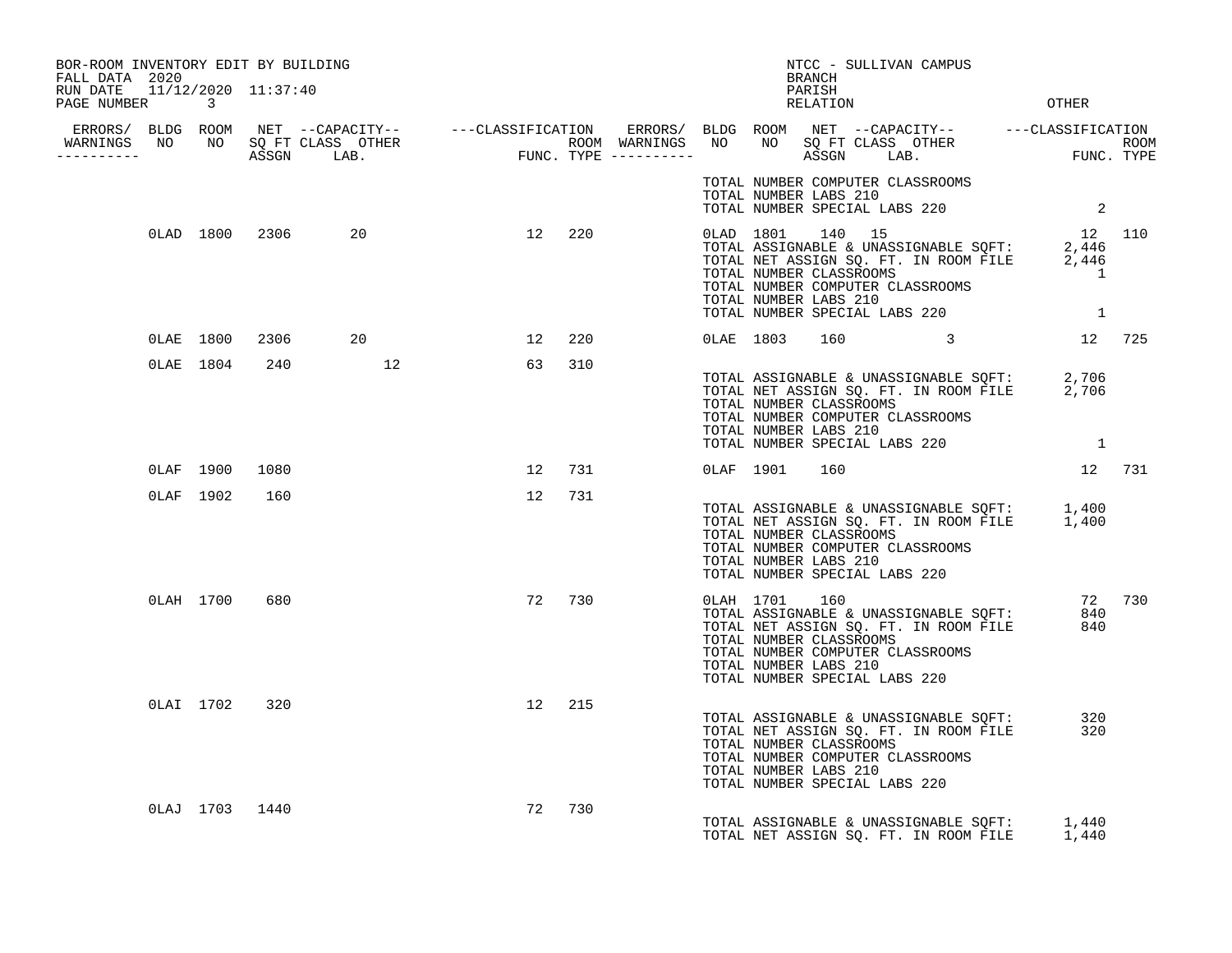| BOR-ROOM INVENTORY EDIT BY BUILDING<br>FALL DATA 2020 |             |                     |            |                 |                                                                                                                                                                                                                          |     |           |                                                                                                                                                                                                         | <b>BRANCH</b>      |    | NTCC - SULLIVAN CAMPUS |              |                |        |
|-------------------------------------------------------|-------------|---------------------|------------|-----------------|--------------------------------------------------------------------------------------------------------------------------------------------------------------------------------------------------------------------------|-----|-----------|---------------------------------------------------------------------------------------------------------------------------------------------------------------------------------------------------------|--------------------|----|------------------------|--------------|----------------|--------|
| RUN DATE<br>PAGE NUMBER                               | $4^{\circ}$ | 11/12/2020 11:37:40 |            |                 |                                                                                                                                                                                                                          |     |           |                                                                                                                                                                                                         | PARISH<br>RELATION |    |                        |              | OTHER          |        |
| ERRORS/ BLDG ROOM<br>WARNINGS<br>NO<br>----------     | NO          |                     |            |                 | NET --CAPACITY-- ----CLASSIFICATION ERRORS/BLDG ROOM NET --CAPACITY-- ----CLASSIFICATION<br>SQ FT CLASS OTHER ROOM WARNINGS NO NO SQ FT CLASS OTHER ROOM ROOM<br>ASSGN LAB. FUNC. TYPE ----------- ASSGN LAB. FUNC. TYPE |     |           |                                                                                                                                                                                                         |                    |    |                        |              |                |        |
|                                                       |             |                     |            |                 |                                                                                                                                                                                                                          |     |           | TOTAL NUMBER CLASSROOMS<br>TOTAL NUMBER COMPUTER CLASSROOMS<br>TOTAL NUMBER LABS 210<br>TOTAL NUMBER SPECIAL LABS 220                                                                                   |                    |    |                        |              |                |        |
|                                                       | 0LAK 0714   | 192                 |            | 2               | 64                                                                                                                                                                                                                       | 310 |           | 0LAK 0715                                                                                                                                                                                               |                    |    | 250 2                  |              |                | 63 310 |
|                                                       | 0LAK 0716   | 60                  |            | $7\phantom{.0}$ | 00                                                                                                                                                                                                                       | 030 |           | TOTAL ASSIGNABLE & UNASSIGNABLE SQFT:<br>TOTAL NET ASSIGN SQ. FT. IN ROOM FILE<br>TOTAL NUMBER CLASSROOMS<br>TOTAL NUMBER COMPUTER CLASSROOMS<br>TOTAL NUMBER LABS 210<br>TOTAL NUMBER SPECIAL LABS 220 |                    |    |                        |              | 502<br>442     |        |
|                                                       | 0LAM 0901   |                     | 1797<br>15 |                 | 12                                                                                                                                                                                                                       | 220 |           | 0LAM 0901A                                                                                                                                                                                              | 330                | 10 |                        |              | 12             | 110    |
|                                                       | 0LAM 0906   | 530                 | 15         |                 | 12                                                                                                                                                                                                                       | 110 |           | 0LAM 1001                                                                                                                                                                                               | 2457               |    | 20                     |              | 12             | 220    |
|                                                       | 0LAM 1002   | 153                 |            |                 | 12                                                                                                                                                                                                                       | 215 |           | 0LAM 1003                                                                                                                                                                                               | 154                |    |                        |              | 12             | 215    |
|                                                       | 0LAM 1004   | 88                  |            |                 | 12                                                                                                                                                                                                                       | 215 |           | 0LAM 1005                                                                                                                                                                                               | 105                |    |                        |              | 0 <sub>0</sub> | 020    |
|                                                       | 0LAM 1006   | 530                 | 15         |                 | 12                                                                                                                                                                                                                       | 110 |           | 0LAM 1101                                                                                                                                                                                               | 2348               |    | 15                     |              | 12             | 220    |
|                                                       | 0LAM 1102   | 105                 |            |                 | 12                                                                                                                                                                                                                       | 215 |           | OLAM 1103                                                                                                                                                                                               | 196                |    |                        | $\mathbf{1}$ | 11             | 310    |
|                                                       | OLAM 1104   | 105                 |            |                 | 00                                                                                                                                                                                                                       | 020 |           | 0LAM 1105                                                                                                                                                                                               | 58                 |    |                        |              | 12             | 215    |
|                                                       | 0LAM 1106   | 109                 |            |                 | 12                                                                                                                                                                                                                       | 215 | OLAM 1107 |                                                                                                                                                                                                         | 529                | 15 |                        |              | 12             | 110    |
|                                                       | OLAM 1201   | 2457                | 15         |                 | 12                                                                                                                                                                                                                       | 220 |           | 0LAM 1201A                                                                                                                                                                                              | 760                |    |                        |              | 12             | 215    |
|                                                       | 0LAM 1202   | 105                 |            |                 | 0 <sub>0</sub>                                                                                                                                                                                                           | 020 |           | 0LAM 1203                                                                                                                                                                                               | 105                |    |                        |              | 12             | 215    |
|                                                       | 0LAM 1204   | 161                 |            |                 | 12                                                                                                                                                                                                                       | 215 |           | 0LAM 1205                                                                                                                                                                                               | 105                |    |                        |              | 12             | 215    |
|                                                       | 0LAM 1206   | 529                 | 16         |                 | 12                                                                                                                                                                                                                       | 110 |           | 0LAM 1207                                                                                                                                                                                               | 192                |    |                        |              | 12             | 215    |
|                                                       | OLAM 1301   | 2828                | 15         |                 | 12                                                                                                                                                                                                                       | 220 |           | OLAM 1303                                                                                                                                                                                               | 65                 |    |                        |              | 12             | 215    |
|                                                       | OLAM 1304   | 408                 | 10         |                 | 12                                                                                                                                                                                                                       | 240 |           | OLAM 1305                                                                                                                                                                                               | 529                | 15 |                        |              | 12             | 110    |
|                                                       | OLAM 1401   | 970                 |            |                 | 00                                                                                                                                                                                                                       | 020 |           | 0LAM 1402                                                                                                                                                                                               | 62                 |    |                        |              | 00             | 030    |
|                                                       | 0LAM 1403   | 50                  |            |                 | 00                                                                                                                                                                                                                       | 010 |           | OLAM 1404                                                                                                                                                                                               | 167                |    |                        |              | 00             | 020    |
|                                                       | 0LAM 1405   | 657                 |            |                 | 63                                                                                                                                                                                                                       | 315 | 0LAM 1406 |                                                                                                                                                                                                         | 231                |    |                        | 6            | 00             | 030    |
|                                                       | OLAM 1407   | 129                 |            |                 | 0 <sub>0</sub>                                                                                                                                                                                                           | 030 |           | 0LAM 1408                                                                                                                                                                                               | 295                |    |                        |              | 00             | 020    |
|                                                       | 0LAM 1409   | 40                  |            |                 | 0 <sub>0</sub>                                                                                                                                                                                                           | 020 | OLAM 1410 |                                                                                                                                                                                                         | 264                |    |                        |              | 0 <sub>0</sub> | 020    |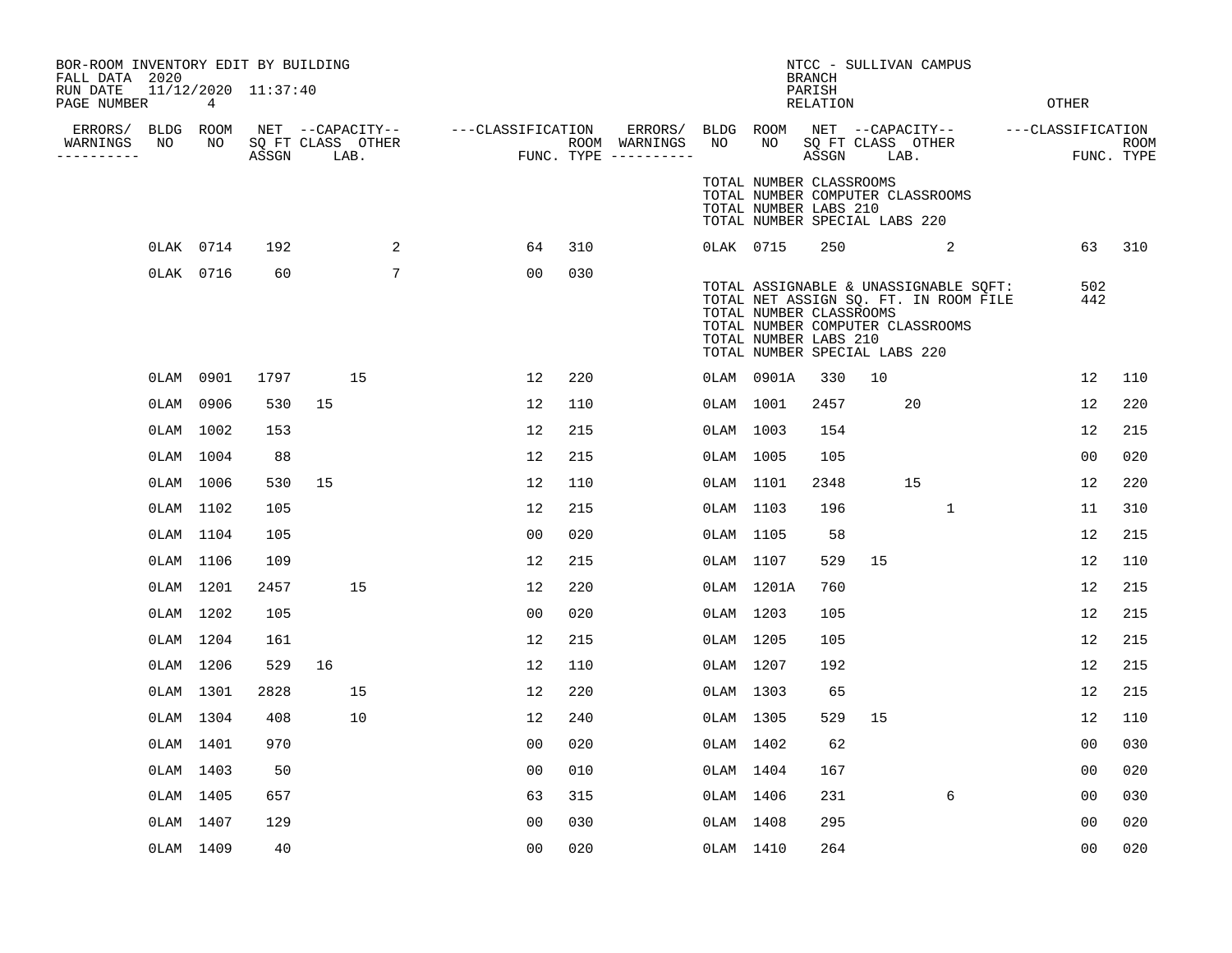| BOR-ROOM INVENTORY EDIT BY BUILDING<br>FALL DATA 2020 |           |           |                     |                           |                   |     |                                      |           |           | <b>BRANCH</b>                                          | NTCC - SULLIVAN CAMPUS                                                                                                                              |                                               |                           |
|-------------------------------------------------------|-----------|-----------|---------------------|---------------------------|-------------------|-----|--------------------------------------|-----------|-----------|--------------------------------------------------------|-----------------------------------------------------------------------------------------------------------------------------------------------------|-----------------------------------------------|---------------------------|
| RUN DATE<br>PAGE NUMBER                               |           | 5         | 11/12/2020 11:37:40 |                           |                   |     |                                      |           |           | PARISH<br>RELATION                                     |                                                                                                                                                     | <b>OTHER</b>                                  |                           |
| ERRORS/                                               |           | BLDG ROOM |                     | NET --CAPACITY--          | ---CLASSIFICATION |     | ERRORS/                              | BLDG ROOM |           |                                                        | NET --CAPACITY--                                                                                                                                    | ---CLASSIFICATION                             |                           |
| WARNINGS<br>----------                                | NO        | NO        | ASSGN               | SQ FT CLASS OTHER<br>LAB. |                   |     | ROOM WARNINGS<br>FUNC. TYPE $------$ | NO        | NO        | ASSGN                                                  | SQ FT CLASS OTHER<br>LAB.                                                                                                                           |                                               | <b>ROOM</b><br>FUNC. TYPE |
|                                                       |           | 0LAM 1411 | 60                  |                           | 00                | 030 |                                      |           | OLAM 1412 | 43                                                     | $\mathbf{1}$                                                                                                                                        | 00                                            | 030                       |
|                                                       |           | OLAM 1413 | 117                 | 3                         | 12                | 310 |                                      | OLAM 1414 |           | 479                                                    | $\mathbf 1$                                                                                                                                         | 12                                            | 315                       |
|                                                       |           | OLAM 1415 | 31                  |                           | 12                | 215 |                                      |           | OLAM 1416 | 15<br>TOTAL NUMBER CLASSROOMS<br>TOTAL NUMBER LABS 210 | TOTAL ASSIGNABLE & UNASSIGNABLE SOFT:<br>TOTAL NET ASSIGN SQ. FT. IN ROOM FILE<br>TOTAL NUMBER COMPUTER CLASSROOMS<br>TOTAL NUMBER SPECIAL LABS 220 | 00 <sub>o</sub><br>21,448<br>18,807<br>6<br>5 | 030                       |
|                                                       |           |           |                     |                           |                   |     |                                      |           |           |                                                        |                                                                                                                                                     |                                               |                           |
|                                                       |           | 0LAY 0099 | 168                 | $\mathbf 1$               | 46                | 314 |                                      | 0LAY 0100 |           | 96                                                     | $\mathbf{1}$                                                                                                                                        | 46                                            | 314                       |
|                                                       | 0LAY 0101 |           | 23                  | $\mathbf 1$               | 0 <sub>0</sub>    | 030 |                                      | 0LAY 0102 |           | 29                                                     | $\mathbf{1}$                                                                                                                                        | 0 <sub>0</sub>                                | 030<br>314                |
|                                                       | 0LAY 0103 |           | 225                 | $\mathbf 1$               | 72                | 730 |                                      | 0LAY 0104 |           | 121                                                    | $\mathbf{1}$                                                                                                                                        | 46                                            |                           |
|                                                       | 0LAY 0105 |           | 32                  | $\mathbf 1$               | 72                | 710 |                                      | 0LAY 0106 |           | 18                                                     | $\mathbf{1}$                                                                                                                                        | 00                                            | 030                       |
|                                                       | 0LAY 0107 |           | 106                 | $\mathbf{1}$              | 46                | 314 |                                      | 0LAY 0108 |           | 200                                                    | 1                                                                                                                                                   | 72                                            | 730                       |
|                                                       | 0LAY 0109 |           | 625                 | 19                        | 12                | 110 |                                      | 0LAY 0110 |           | 471                                                    | 15                                                                                                                                                  | 12                                            | 110                       |
|                                                       | 0LAY 0111 |           | 66                  | 1                         | 46                | 314 |                                      | 0LAY 0112 |           | 654                                                    | 20                                                                                                                                                  | 63                                            | 350                       |
|                                                       | OLAY 0113 |           | 887                 | 48                        | 45                | 680 |                                      | 0LAY 0114 |           | 460                                                    | 18                                                                                                                                                  | 12                                            | 240                       |
|                                                       | 0LAY 0115 |           | 198                 | 2                         | 46                | 325 |                                      | 0LAY 0116 |           | 393                                                    | 9                                                                                                                                                   | 52                                            | 650                       |
|                                                       | OLAY 0117 |           | 108                 | $\mathbf{1}$              | 46                | 314 |                                      | 0LAY 0118 |           | 50                                                     | 1                                                                                                                                                   | 72                                            | 730                       |
|                                                       | OLAY 0119 |           | 204                 | $\mathbf 1$               | 0 <sub>0</sub>    | 020 |                                      | 0LAY 0120 |           | 120                                                    | $\mathbf 1$                                                                                                                                         | 72                                            | 730                       |
|                                                       |           | 0LAY 0121 | 1606                | 25                        | 0 <sub>0</sub>    | 020 |                                      |           |           | TOTAL NUMBER CLASSROOMS<br>TOTAL NUMBER LABS 210       | TOTAL ASSIGNABLE & UNASSIGNABLE SQFT:<br>TOTAL NET ASSIGN SQ. FT. IN ROOM FILE<br>TOTAL NUMBER COMPUTER CLASSROOMS<br>TOTAL NUMBER SPECIAL LABS 220 | 6,860<br>4,980<br>2                           |                           |
|                                                       |           | 0LBA 0100 | 588                 | 20                        | 00                | 020 |                                      | OLBA 0101 |           | 497                                                    | 10                                                                                                                                                  | 46                                            | 313                       |
|                                                       |           | OLBA 0102 | 302                 | 5                         | 46                | 315 |                                      | OLBA 0103 |           | 106                                                    | 2                                                                                                                                                   | 46                                            | 315                       |
|                                                       |           | OLBA 0104 | 103                 | $\mathbf 1$               | 46                | 313 |                                      | OLBA 0105 |           | 81                                                     | $\mathbf{1}$                                                                                                                                        | 46                                            | 315                       |
|                                                       | 0LBA 0106 |           | 148                 | 1                         | 46                | 310 |                                      | 0LBA 0107 |           | 111                                                    | $\mathbf{1}$                                                                                                                                        | 46                                            | 313                       |
|                                                       | 0LBA 0108 |           | 228                 | 10                        | 46                | 350 |                                      | 0LBA 0109 |           | 101                                                    | 1                                                                                                                                                   | 46                                            | 310                       |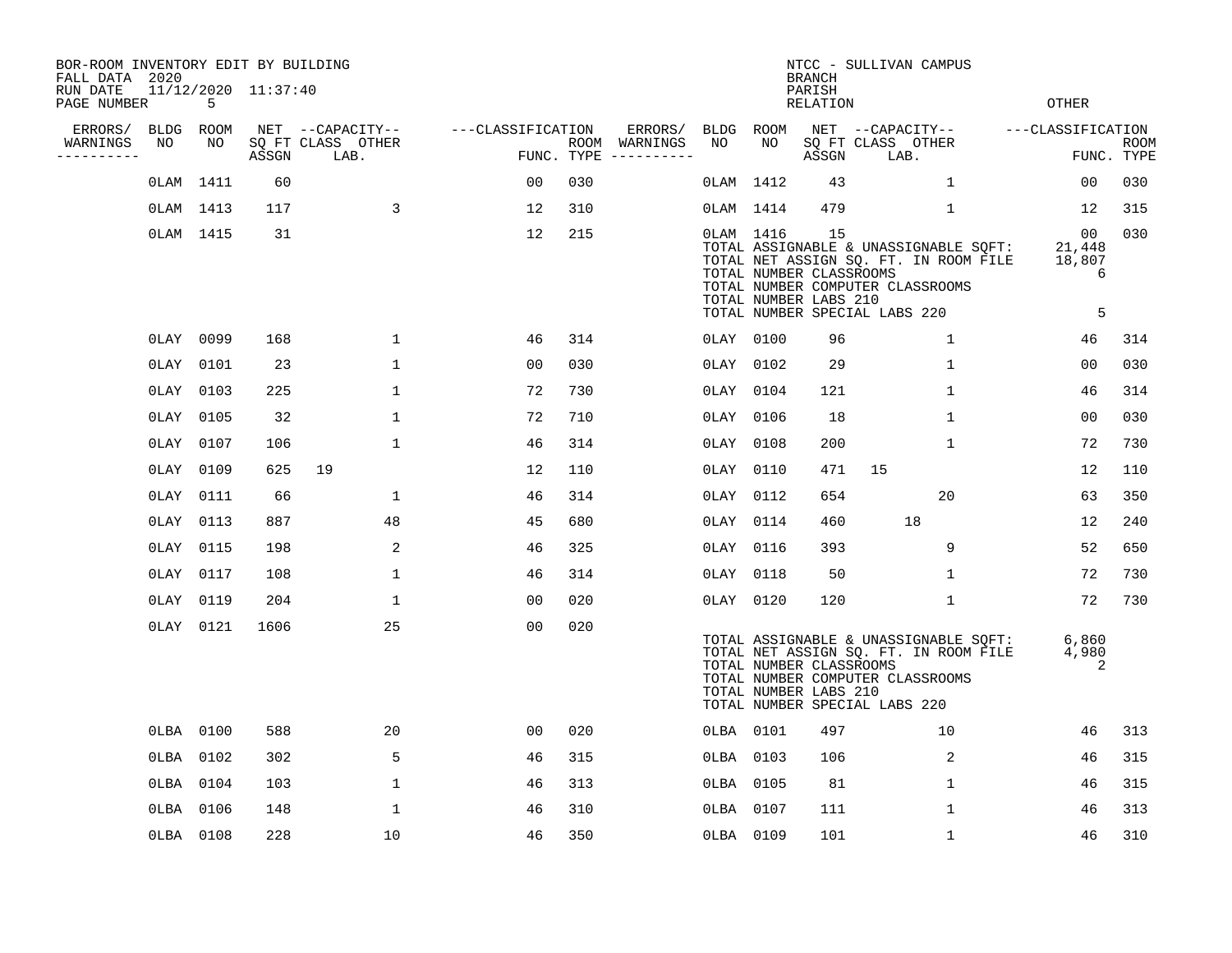| BOR-ROOM INVENTORY EDIT BY BUILDING<br>FALL DATA 2020<br>RUN DATE<br>PAGE NUMBER |                   | 11/12/2020 11:37:40<br>6 |       |    |                                               |                   |                    |                     |                   |            | <b>BRANCH</b><br>PARISH<br><b>RELATION</b> | NTCC - SULLIVAN CAMPUS                        | <b>OTHER</b>      |                           |
|----------------------------------------------------------------------------------|-------------------|--------------------------|-------|----|-----------------------------------------------|-------------------|--------------------|---------------------|-------------------|------------|--------------------------------------------|-----------------------------------------------|-------------------|---------------------------|
| ERRORS/<br>WARNINGS<br>--------                                                  | <b>BLDG</b><br>NO | ROOM<br>NO               | ASSGN |    | NET --CAPACITY--<br>SQ FT CLASS OTHER<br>LAB. | ---CLASSIFICATION | ROOM<br>FUNC. TYPE | ERRORS/<br>WARNINGS | <b>BLDG</b><br>NO | ROOM<br>NO | ASSGN                                      | NET --CAPACITY--<br>SQ FT CLASS OTHER<br>LAB. | ---CLASSIFICATION | <b>ROOM</b><br>FUNC. TYPE |
|                                                                                  | OLBA              | 0110                     | 238   |    | $\mathbf{1}$                                  | 46                | 325                |                     | OLBA              | 0111       | 101                                        | $\mathbf{1}$                                  | 46                | 310                       |
|                                                                                  | OLBA              | 0112                     | 277   |    | $\sqrt{2}$                                    | 56                | 315                |                     | OLBA              | 0113       | 88                                         | 1                                             | 46                | 310                       |
|                                                                                  | OLBA              | 0114                     | 88    |    | $\mathbf 1$                                   | 46                | 310                |                     | OLBA              | 0115       | 160                                        | 4                                             | 46                | 315                       |
|                                                                                  | OLBA              | 0116                     | 88    |    | 1                                             | 46                | 310                |                     | OLBA              | 0117       | 88                                         | $\mathbf 1$                                   | 46                | 310                       |
|                                                                                  | OLBA              | 0118                     | 88    |    | 1                                             | 46                | 310                |                     | 0LBA              | 0119       | 88                                         | 1                                             | 46                | 310                       |
|                                                                                  | 0LBA              | 0120C                    | 139   |    | 4                                             | 52                | 650                |                     | OLBA              | 0122C      | 500                                        | 20                                            | 00                | 020                       |
|                                                                                  | OLBA              | 0123C                    | 122   |    | 5                                             | 0 <sub>0</sub>    | 020                |                     | 0LBA              | 0124C      | 47                                         | $\mathbf{1}$                                  | 0 <sub>0</sub>    | 030                       |
|                                                                                  | OLBA              | 0125                     | 92    |    | 1                                             | 0 <sub>0</sub>    | 030                |                     | OLBA              | 0126       | 1042                                       | 30                                            | 12                | 240                       |
|                                                                                  | OLBA              | 0127                     | 1029  | 26 |                                               | 12                | 110                |                     | OLBA              | 0128       | 714                                        | 25                                            | 14                | 110                       |
|                                                                                  | OLBA              | 0129                     | 722   | 25 |                                               | 12                | 110                |                     | OLBA              | 0130       | 263                                        | 25                                            | 00                | 020                       |
|                                                                                  | OLBA              | 0131                     | 183   |    | 2                                             | 12                | 731                |                     | OLBA              | 0132       | 65                                         | 1                                             | 46                | 310                       |
|                                                                                  | OLBA              | 0133                     | 934   |    | 25                                            | 12                | 220                |                     | OLBA              | 0134       | 65                                         | 2                                             | 12                | 310                       |
|                                                                                  | OLBA              | 0135A                    | 811   | 25 |                                               | 12                | 110                |                     | OLBA              | 0135B      | 810                                        | 25                                            | 12                | 110                       |
|                                                                                  | 0LBA              | 0136                     | 1524  |    | 50                                            | 0 <sub>0</sub>    | 020                |                     |                   | OLBA 0137  | 106                                        | 2                                             | 12                | 731                       |
|                                                                                  | OLBA              | 0138                     | 1565  | 50 |                                               | 12                | 110                |                     |                   | 0LBA 0140  | 881                                        | 25                                            | 12                | 220                       |
|                                                                                  | 0LBA              | 0142                     | 1696  |    | 50                                            | 0 <sub>0</sub>    | 020                |                     |                   | OLBA 0143  | 151                                        | $\mathbf 1$                                   | 0 <sub>0</sub>    | 030                       |
|                                                                                  | 0LBA              | 0144A                    | 688   | 20 |                                               | 12                | 110                |                     |                   | OLBA 0144B | 695                                        | 20                                            | 12                | 110                       |
|                                                                                  | 0LBA              | 0146                     | 983   | 20 |                                               | 12                | 110                |                     | 0LBA              | 0147       | 976                                        | 26                                            | 14                | 240                       |
|                                                                                  | 0LBA              | 0148                     | 963   |    | 26                                            | 12                | 240                |                     | 0LBA              | 0149       | 84                                         |                                               | 0 <sub>0</sub>    | 030                       |
|                                                                                  | 0LBA              | 0150                     | 199   |    | $\mathbf{1}$                                  | 64                | 715                |                     |                   | OLBA 0151  | 80                                         | $\mathbf 1$                                   | 64                | 715                       |
|                                                                                  | OLBA              | 0152                     | 437   |    | 15                                            | 52                | 650                |                     |                   | 0LBA 0153  | 65                                         | $\mathbf{1}$                                  | 00                | 010                       |
|                                                                                  | OLBA              | 0154                     | 338   |    | $\sqrt{ }$                                    | 0 <sub>0</sub>    | 030                |                     |                   | OLBA 0155  | 336                                        | 7                                             | 0 <sub>0</sub>    | 030                       |
|                                                                                  | OLBA              | 0156                     | 657   |    | 40                                            | 52                | 650                |                     |                   | OLBA 0157  | 787                                        | 252                                           | 41                | 420                       |
|                                                                                  | OLBA              | 0158                     | 57    |    |                                               | 0 <sub>0</sub>    | 030                |                     | OLBA              | 0159       | 84                                         | $\mathbf 1$                                   | 46                | 310                       |
|                                                                                  | 0LBA              | 0160                     | 1666  |    | 15                                            | 12                | 220                |                     | OLBA              | 0161       | 100                                        | 1                                             | 12                | 731                       |
|                                                                                  |                   | 0LBA 0161A               | 128   |    | $\mathbf{1}$                                  | 12                | 731                |                     |                   | OLBA 0162  | 923                                        | 25                                            | 0 <sub>0</sub>    | 020                       |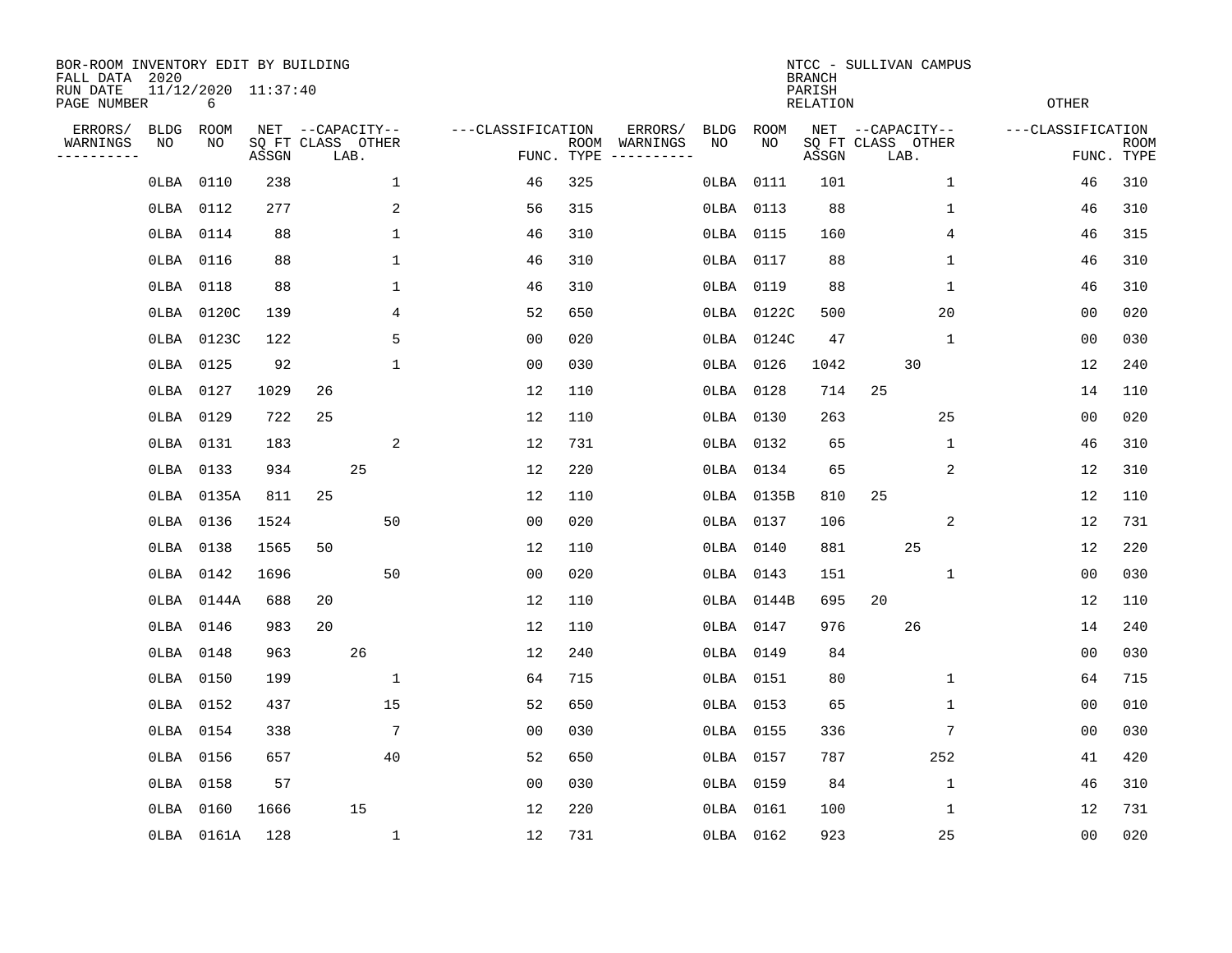| BOR-ROOM INVENTORY EDIT BY BUILDING<br>FALL DATA 2020 |    |            |                     |                           |                |                   |                |     |                                      |      |            | NTCC - SULLIVAN CAMPUS<br><b>BRANCH</b>                                                                                     |    |                           |                                                                                |                                                    |                           |
|-------------------------------------------------------|----|------------|---------------------|---------------------------|----------------|-------------------|----------------|-----|--------------------------------------|------|------------|-----------------------------------------------------------------------------------------------------------------------------|----|---------------------------|--------------------------------------------------------------------------------|----------------------------------------------------|---------------------------|
| RUN DATE<br>PAGE NUMBER                               |    | 7          | 11/12/2020 11:37:40 |                           |                |                   |                |     |                                      |      |            | PARISH<br>RELATION                                                                                                          |    |                           |                                                                                | OTHER                                              |                           |
| ERRORS/                                               |    | BLDG ROOM  |                     | NET --CAPACITY--          |                | ---CLASSIFICATION |                |     | ERRORS/                              |      | BLDG ROOM  |                                                                                                                             |    | NET --CAPACITY--          |                                                                                | ---CLASSIFICATION                                  |                           |
| WARNINGS<br>--------                                  | NO | NO         | ASSGN               | SQ FT CLASS OTHER<br>LAB. |                |                   |                |     | ROOM WARNINGS<br>FUNC. TYPE $------$ | NO   | NO         | ASSGN                                                                                                                       |    | SQ FT CLASS OTHER<br>LAB. |                                                                                |                                                    | <b>ROOM</b><br>FUNC. TYPE |
|                                                       |    | OLBA 0163  | 766                 | 30                        |                |                   | 12             | 110 |                                      | OLBA | 0164       | 84                                                                                                                          |    | 1                         |                                                                                | 0 <sub>0</sub>                                     | 030                       |
|                                                       |    | OLBA 0169  | 149                 |                           | 1              |                   | 51             | 325 |                                      |      | OLBA 0170  | 117                                                                                                                         |    | 1                         |                                                                                | 51                                                 | 310                       |
|                                                       |    | OLBA 0171  | 202                 |                           | 2              |                   | 56             | 315 |                                      |      | OLBA 0172  | 129                                                                                                                         |    |                           | $\mathbf 1$                                                                    | 54                                                 | 310                       |
|                                                       |    | OLBA 0173  | 449                 |                           | 10             |                   | 51             | 313 |                                      |      | OLBA 0174  | 58                                                                                                                          |    | $\mathbf 1$               |                                                                                | 12                                                 | 635                       |
|                                                       |    | 0LBA 0200  | 2678                |                           |                |                   | 0 <sub>0</sub> | 030 |                                      |      |            | TOTAL NUMBER CLASSROOMS<br>TOTAL NUMBER COMPUTER CLASSROOMS<br>TOTAL NUMBER LABS 210<br>TOTAL NUMBER SPECIAL LABS 220       |    |                           | TOTAL ASSIGNABLE & UNASSIGNABLE SQFT:<br>TOTAL NET ASSIGN SQ. FT. IN ROOM FILE | 31,908<br>22,360<br>10<br>$\overline{\phantom{a}}$ |                           |
|                                                       |    | OLBB T0100 | 3525                | 20                        |                |                   | 12             | 220 |                                      |      | OLBB T0101 | 826                                                                                                                         | 20 |                           |                                                                                | 12                                                 | 110                       |
|                                                       |    | OLBB T0102 | 176                 |                           | 1              |                   | 12             | 731 |                                      |      | OLBB T0103 | 71                                                                                                                          |    | $\mathbf 1$               |                                                                                | 12                                                 | 731                       |
|                                                       |    | OLBB T0104 | 223                 |                           | 3              |                   | 46             | 310 |                                      |      | OLBB T0106 | 144                                                                                                                         |    |                           |                                                                                | 00                                                 | 030                       |
|                                                       |    | OLBB T0107 | 517                 | 3                         |                |                   | 12             | 220 |                                      |      | OLBB T0108 | 943                                                                                                                         |    | 10                        |                                                                                | 12                                                 | 220                       |
|                                                       |    | OLBB T0109 | 426                 |                           | 15             |                   | 0 <sub>0</sub> | 020 |                                      |      | OLBB T0110 | 826                                                                                                                         | 20 |                           |                                                                                | 12                                                 | 110                       |
|                                                       |    | OLBB T0111 | 198                 |                           | $\mathbf{1}$   |                   | 12             | 731 |                                      |      | OLBB T0112 | 276                                                                                                                         |    | $\mathbf{1}$              |                                                                                | 12                                                 | 731                       |
|                                                       |    | OLBB T0113 | 3742                | 40                        |                |                   | 12             | 220 |                                      |      | OLBB T0114 | 778                                                                                                                         | 20 |                           |                                                                                | 12                                                 | 110                       |
|                                                       |    | OLBB T0115 | 46                  |                           | $\mathbf 1$    |                   | 0 <sub>0</sub> | 010 |                                      |      | OLBB T0116 | 226                                                                                                                         |    | 2                         |                                                                                | 0 <sub>0</sub>                                     | 030                       |
|                                                       |    | OLBB T0117 | 43                  |                           | $\mathbf 1$    |                   | 0 <sub>0</sub> | 010 |                                      |      | OLBB T0118 | 192                                                                                                                         |    |                           | 2                                                                              | 46                                                 | 310                       |
|                                                       |    | OLBB T0119 | 217                 |                           | 10             |                   | 0 <sub>0</sub> | 020 |                                      |      | OLBB T0120 | 74                                                                                                                          |    |                           | $\mathbf 1$                                                                    | 12                                                 | 731                       |
|                                                       |    | OLBB T0121 | 121                 |                           | 2              |                   | 12             | 310 |                                      |      | OLBB T0122 | 43                                                                                                                          |    |                           |                                                                                | 00                                                 | 030                       |
|                                                       |    | OLBB T0123 | 229                 |                           | $\overline{2}$ |                   | 0 <sub>0</sub> | 030 |                                      |      | OLBB T0124 | 47<br>TOTAL NUMBER CLASSROOMS<br>TOTAL NUMBER COMPUTER CLASSROOMS<br>TOTAL NUMBER LABS 210<br>TOTAL NUMBER SPECIAL LABS 220 |    | 1                         | TOTAL ASSIGNABLE & UNASSIGNABLE SQFT:<br>TOTAL NET ASSIGN SQ. FT. IN ROOM FILE | 00<br>13,909<br>12,488<br>3<br>4                   | 020                       |
|                                                       |    | OLBC C0101 | 104                 |                           | 5              |                   | 00             | 020 |                                      |      | 0LBC C0102 | 72                                                                                                                          |    | 1                         |                                                                                | 31                                                 | 310                       |
|                                                       |    | OLBC C0103 | 42                  |                           | 1              |                   | 31             | 645 |                                      |      | OLBC C0104 | 28                                                                                                                          |    | 1                         |                                                                                | 0 <sub>0</sub>                                     | 010                       |
|                                                       |    | OLBC C0105 | 60                  |                           | 1              |                   | 31             | 645 |                                      |      | OLBC C0106 | 210                                                                                                                         |    | 10                        |                                                                                | 31                                                 | 640                       |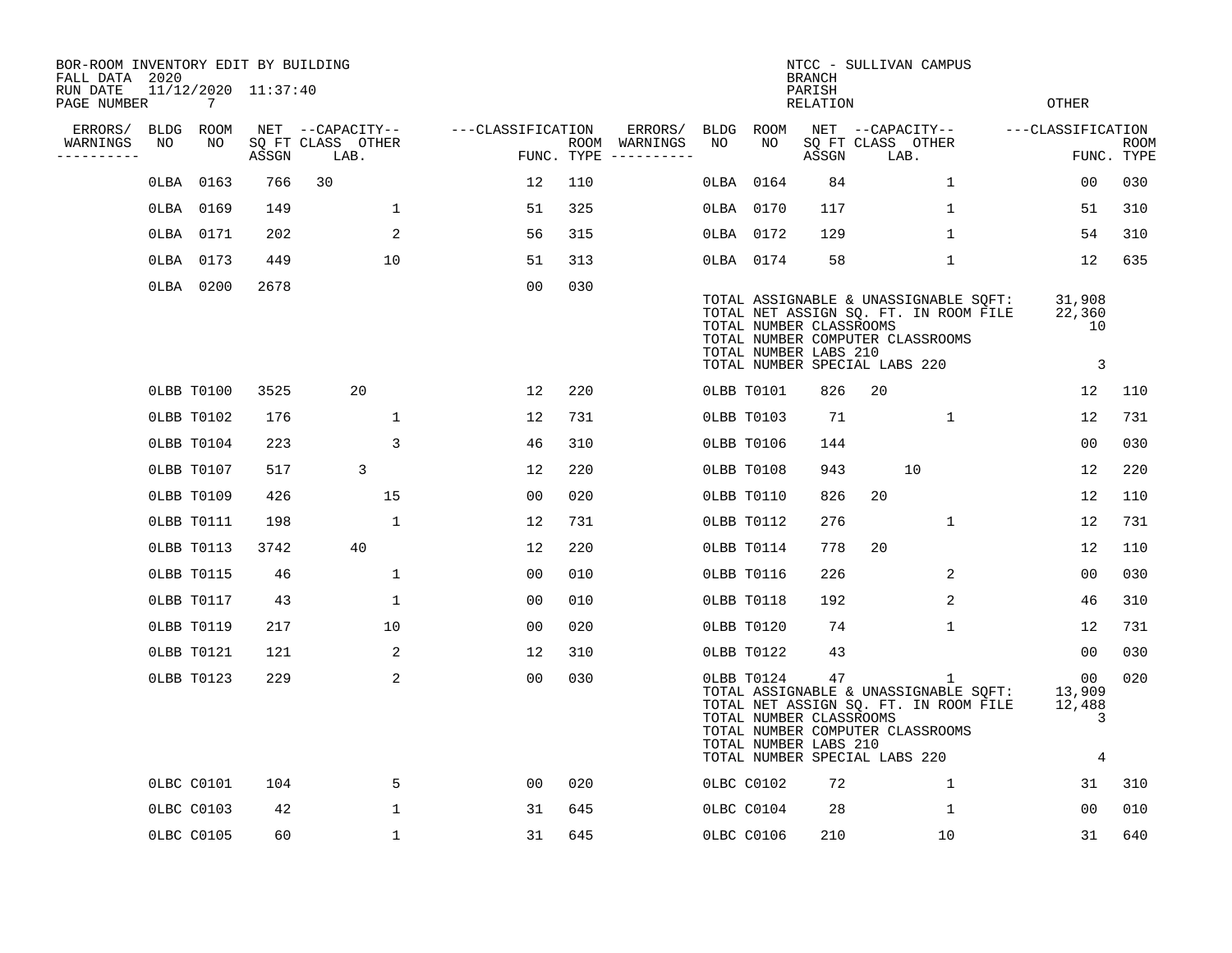| BOR-ROOM INVENTORY EDIT BY BUILDING<br>FALL DATA 2020 |    |            |                     |    |                           |                   |     |                                      |      |            | <b>BRANCH</b>                                                                           |    | NTCC - SULLIVAN CAMPUS                                                                                                  |                   |                           |
|-------------------------------------------------------|----|------------|---------------------|----|---------------------------|-------------------|-----|--------------------------------------|------|------------|-----------------------------------------------------------------------------------------|----|-------------------------------------------------------------------------------------------------------------------------|-------------------|---------------------------|
| RUN DATE<br>PAGE NUMBER                               |    | 8          | 11/12/2020 11:37:40 |    |                           |                   |     |                                      |      |            | PARISH<br><b>RELATION</b>                                                               |    |                                                                                                                         | <b>OTHER</b>      |                           |
| ERRORS/                                               |    | BLDG ROOM  |                     |    | NET --CAPACITY--          | ---CLASSIFICATION |     | ERRORS/                              | BLDG | ROOM       |                                                                                         |    | NET --CAPACITY--                                                                                                        | ---CLASSIFICATION |                           |
| WARNINGS<br>----------                                | NO | NO         | ASSGN               |    | SQ FT CLASS OTHER<br>LAB. |                   |     | ROOM WARNINGS<br>FUNC. TYPE $------$ | NO   | NO         | ASSGN                                                                                   |    | SQ FT CLASS OTHER<br>LAB.                                                                                               |                   | <b>ROOM</b><br>FUNC. TYPE |
|                                                       |    | OLBC C0107 | 316                 |    | 20                        | 31                | 640 |                                      |      | 0LBC C0108 | 84<br>TOTAL NUMBER CLASSROOMS<br>TOTAL NUMBER LABS 210<br>TOTAL NUMBER SPECIAL LABS 220 |    | 1<br>TOTAL ASSIGNABLE & UNASSIGNABLE SQFT:<br>TOTAL NET ASSIGN SQ. FT. IN ROOM FILE<br>TOTAL NUMBER COMPUTER CLASSROOMS | 31<br>916<br>784  | 640                       |
|                                                       |    | 0LCA 0001  | 88                  |    |                           | 00                | 030 |                                      |      | 0LCA 0002  | 248                                                                                     |    |                                                                                                                         | 0 <sub>0</sub>    | 030                       |
|                                                       |    | OLCA 0101  | 336                 |    | 6                         | 55                | 310 |                                      |      | 0LCA 0101A | 130                                                                                     |    | 3                                                                                                                       | 51                | 310                       |
|                                                       |    | OLCA 0102  | 255                 |    | 10                        | 63                | 680 |                                      |      | 0LCA 0106  | 132                                                                                     |    | 5                                                                                                                       | 51                | 314                       |
|                                                       |    | OLCA 0108  | 168                 |    | 3                         | 51                | 325 |                                      |      | OLCA 0109  | 168                                                                                     |    | 2                                                                                                                       | 56                | 315                       |
|                                                       |    | OLCA 0110  | 120                 |    | 2                         | 51                | 314 |                                      |      | OLCA 0112  | 120                                                                                     |    | 2                                                                                                                       | 51                | 314                       |
|                                                       |    | OLCA 0113  | 96                  |    |                           | 63                | 315 |                                      |      | OLCA 0114  | 96                                                                                      |    | $\mathbf 1$                                                                                                             | 00                | 030                       |
|                                                       |    | OLCA 0115  | 72                  |    | $\mathbf 1$               | 0 <sub>0</sub>    | 030 |                                      |      | OLCA 0116  | 144                                                                                     |    |                                                                                                                         | 0 <sub>0</sub>    | 030                       |
|                                                       |    | OLCA 0117  | 406                 |    | 12                        | 52                | 630 |                                      |      | 0LCA 0200  | 1450                                                                                    |    | 200                                                                                                                     | 52                | 610                       |
|                                                       |    | OLCA 0201  | 266                 |    | 4                         | 55                | 310 |                                      |      | 0LCA 0202  | 90                                                                                      |    | 2                                                                                                                       | 53                | 310                       |
|                                                       |    | OLCA 0203  | 90                  |    |                           | 56                | 731 |                                      |      | 0LCA 0204  | 140                                                                                     |    | 1                                                                                                                       | 53                | 325                       |
|                                                       |    | OLCA 0205  | 100                 |    | $\mathbf{1}$              | 53                | 310 |                                      |      | 0LCA 0206  | 441                                                                                     | 25 |                                                                                                                         | 14                | 110                       |
|                                                       |    | OLCA 0207  | 399                 | 10 |                           | 46                | 110 |                                      |      | OLCA 0208  | 504                                                                                     | 24 |                                                                                                                         | 12                | 110                       |
|                                                       |    | OLCA 0209  | 504                 | 21 |                           | 12                | 140 |                                      |      | 0LCA 0210  | 504                                                                                     | 25 |                                                                                                                         | 12                | 110                       |
|                                                       |    | OLCA 0211  | 1720                |    | 27                        | 12                | 220 |                                      |      | OLCA 0212  | 480                                                                                     |    | 20                                                                                                                      | 12                | 220                       |
|                                                       |    | OLCA 0213  | 180                 |    | 2                         | 63                | 325 |                                      |      | OLCA 0214  | 180                                                                                     |    | 2                                                                                                                       | 62                | 310                       |
|                                                       |    | OLCA 0300  | 560                 |    | 20                        | 91                | 630 |                                      |      | OLCA 0301  | 120                                                                                     |    |                                                                                                                         | 0 <sub>0</sub>    | 010                       |
|                                                       |    | OLCA 0302  | 96                  |    | $\mathbf{1}$              | 0 <sub>0</sub>    | 010 |                                      |      | OLCA 0303  | 156                                                                                     |    |                                                                                                                         | 0 <sub>0</sub>    | 030                       |
|                                                       |    | OLCA 0304  | 240                 |    | $\overline{4}$            | 00                | 030 |                                      |      | OLCA 0305  | 32                                                                                      |    |                                                                                                                         | 0 <sub>0</sub>    | 030                       |
|                                                       |    | OLCA 0306  | 288                 |    | 6                         | 00                | 030 |                                      |      | OLCA 0401  | 1479                                                                                    | 40 |                                                                                                                         | 12                | 110                       |
|                                                       |    | OLCA 0402  | 600                 | 25 |                           | 12                | 110 |                                      |      | OLCA 0403  | 630                                                                                     | 25 |                                                                                                                         | 12                | 110                       |
|                                                       |    | OLCA 0404  | 600                 |    | 12                        | 12                | 210 |                                      |      | 0LCA 0405  | 319                                                                                     |    | 4                                                                                                                       | 63                | 310                       |
|                                                       |    | OLCA 0406  | 121                 |    |                           | 12                | 731 |                                      |      | OLCA 0407  | 132                                                                                     |    |                                                                                                                         | 12                | 731                       |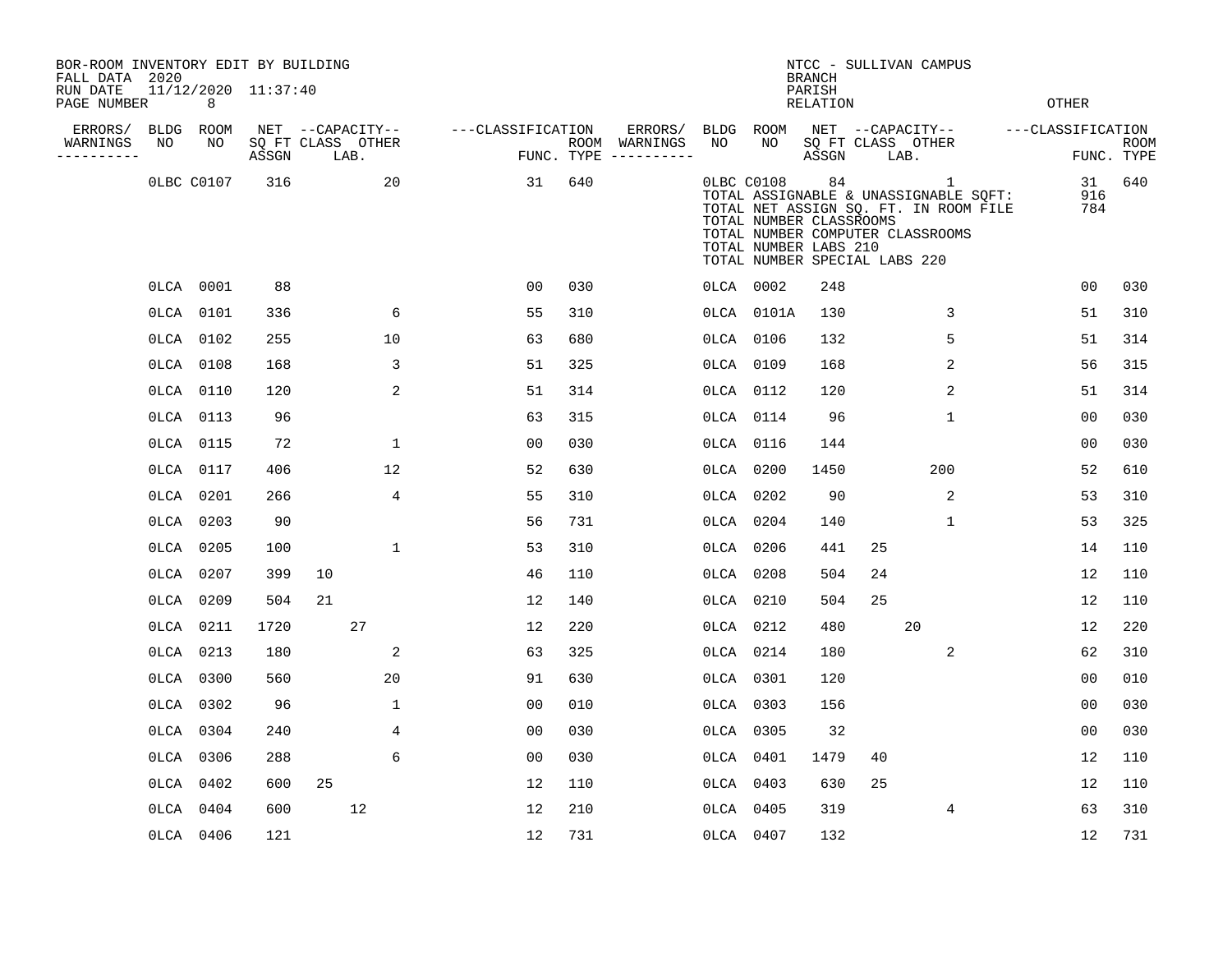| BOR-ROOM INVENTORY EDIT BY BUILDING<br>FALL DATA 2020<br>RUN DATE<br>PAGE NUMBER |                   | 11/12/2020 11:37:40<br>9 |                            |                  |      |   |                   |     |                                                 |             |             | <b>BRANCH</b><br>PARISH<br>RELATION | NTCC - SULLIVAN CAMPUS                        |                | <b>OTHER</b>      |                           |
|----------------------------------------------------------------------------------|-------------------|--------------------------|----------------------------|------------------|------|---|-------------------|-----|-------------------------------------------------|-------------|-------------|-------------------------------------|-----------------------------------------------|----------------|-------------------|---------------------------|
| ERRORS/<br>WARNINGS<br>. <u>.</u>                                                | <b>BLDG</b><br>NO | ROOM<br>NO               | SQ FT CLASS OTHER<br>ASSGN | NET --CAPACITY-- | LAB. |   | ---CLASSIFICATION |     | ERRORS/<br>ROOM WARNINGS<br>FUNC. TYPE $------$ | BLDG<br>NO. | ROOM<br>NO. | ASSGN                               | NET --CAPACITY--<br>SQ FT CLASS OTHER<br>LAB. |                | ---CLASSIFICATION | <b>ROOM</b><br>FUNC. TYPE |
|                                                                                  |                   | 0LCA 0408                | 77                         |                  |      |   | 63                | 731 |                                                 | OLCA        | 0412        | 143                                 |                                               |                | 0 <sub>0</sub>    | 030                       |
|                                                                                  |                   | OLCA 0414                | 1891                       | 60               |      |   | 12                | 110 |                                                 |             | OLCA 0415   | 280                                 |                                               | 5              | 46                | 310                       |
|                                                                                  |                   | OLCA 0416                | 252                        |                  |      | 5 | 46                | 310 |                                                 |             | OLCA 0417   | 168                                 |                                               |                | 63                | 731                       |
|                                                                                  |                   | OLCA 0418                | 132                        |                  |      |   | 46                | 731 |                                                 |             | OLCA 0424   | 176                                 |                                               | $\overline{4}$ | 0 <sub>0</sub>    | 030                       |
|                                                                                  |                   | OLCA 0425                | 88                         |                  |      |   | 0 <sub>0</sub>    | 030 |                                                 |             | OLCA 0426   | 143                                 |                                               | 6              | 0 <sub>0</sub>    | 030                       |
|                                                                                  |                   | OLCA 0427                | 270                        | 40               |      |   | 12                | 110 |                                                 |             | 0LCA 0427A  | 1000                                |                                               | 3              | 12                | 314                       |
|                                                                                  |                   | OLCA 0428                | 136                        |                  |      |   | 63                | 731 |                                                 |             | OLCA 0429   | 104                                 | 10                                            |                | 12                | 115                       |
|                                                                                  |                   | OLCA 0432                | 165                        |                  |      |   | 0 <sub>0</sub>    | 030 |                                                 |             | OLCA 0434   | 2666                                | 48                                            |                | 12                | 210                       |
|                                                                                  |                   | OLCA 0435                | 154                        |                  |      |   | 63                | 731 |                                                 |             | OLCA 0436   | 166                                 |                                               |                | 64                | 710                       |
|                                                                                  |                   | OLCA 0437                | 187                        |                  |      | 2 | 63                | 314 |                                                 |             | 0LCA 0500   | 5268                                | 100                                           |                | 12                | 220                       |
|                                                                                  |                   | 0LCA 0500A               | 320                        | 30               |      |   | 12                | 110 |                                                 |             | OLCA 0500B  | 320                                 | 30                                            |                | 12                | 110                       |
|                                                                                  |                   | OLCA 0501                | 557                        |                  |      |   | 00                | 030 |                                                 | OLCA        | 0502        | 139                                 |                                               | 1              | 71                | 314                       |
|                                                                                  |                   | OLCA 0503                | 127                        |                  |      |   | 0 <sub>0</sub>    | 030 |                                                 |             | 0LCA 0506   | 556                                 |                                               |                | 12                | 731                       |
|                                                                                  |                   | OLCA 0509                | 146                        |                  |      | 2 | 12                | 310 |                                                 |             | OLCA 0520   | 2206                                | 30                                            |                | 12                | 220                       |
|                                                                                  |                   | OLCA 0521                | 240                        |                  | 16   |   | 12                | 210 |                                                 |             | 0LCA 0521A  | 128                                 |                                               | 2              | 46                | 310                       |
|                                                                                  |                   | OLCA 0522                | 162                        |                  |      |   | 63                | 731 |                                                 |             | OLCA 0530   | 36                                  |                                               |                | 0 <sub>0</sub>    | 030                       |
|                                                                                  |                   | OLCA 0531                | 2470                       |                  | 30   |   | 12                | 210 |                                                 |             | OLCA 0532   | 384                                 |                                               |                | 00                | 030                       |
|                                                                                  |                   | OLCA 0533                | 160                        |                  |      |   | 12                | 731 |                                                 |             | OLCA 0534   | 120                                 |                                               | 2              | 12                | 314                       |
|                                                                                  |                   | OLCA 0535                | 352                        | 20               |      |   | 12                | 110 |                                                 |             | 0LCA 0540   | 6006                                | 30                                            |                | 12                | 220                       |
|                                                                                  |                   | OLCA 0541                | 392                        | 20               |      |   | 12                | 110 |                                                 |             | OLCA 0542   | 110                                 |                                               | 2              | 12                | 314                       |
|                                                                                  |                   | OLCA 0543                | 286                        |                  |      |   | 12                | 731 |                                                 |             | OLCA 0544   | 278                                 | 25                                            |                | 12                | 110                       |
|                                                                                  |                   | OLCA 0544A               | 600                        |                  |      |   | 12                | 731 |                                                 |             | OLCA H0100  | 1312                                |                                               |                | 0 <sub>0</sub>    | 020                       |
|                                                                                  |                   | OLCA H0101               | 776                        |                  |      |   | 0 <sub>0</sub>    | 020 |                                                 |             | OLCA H0102  | 1833                                |                                               |                | 0 <sub>0</sub>    | 020                       |
|                                                                                  |                   | OLCA H0103               | 696                        |                  |      |   | 0 <sub>0</sub>    | 020 |                                                 |             | OLCA H0104  | 152                                 |                                               |                | 0 <sub>0</sub>    | 020                       |
|                                                                                  |                   | OLCA H0105               | 48                         |                  |      |   | 0 <sub>0</sub>    | 020 |                                                 |             | OLCA H0106  | 72                                  |                                               |                | 0 <sub>0</sub>    | 020                       |
|                                                                                  |                   | OLCA H0107               | 72                         |                  |      |   | 0 <sub>0</sub>    | 020 |                                                 |             |             |                                     | TOTAL ASSIGNABLE & UNASSIGNABLE SQFT:         |                | 49,522            |                           |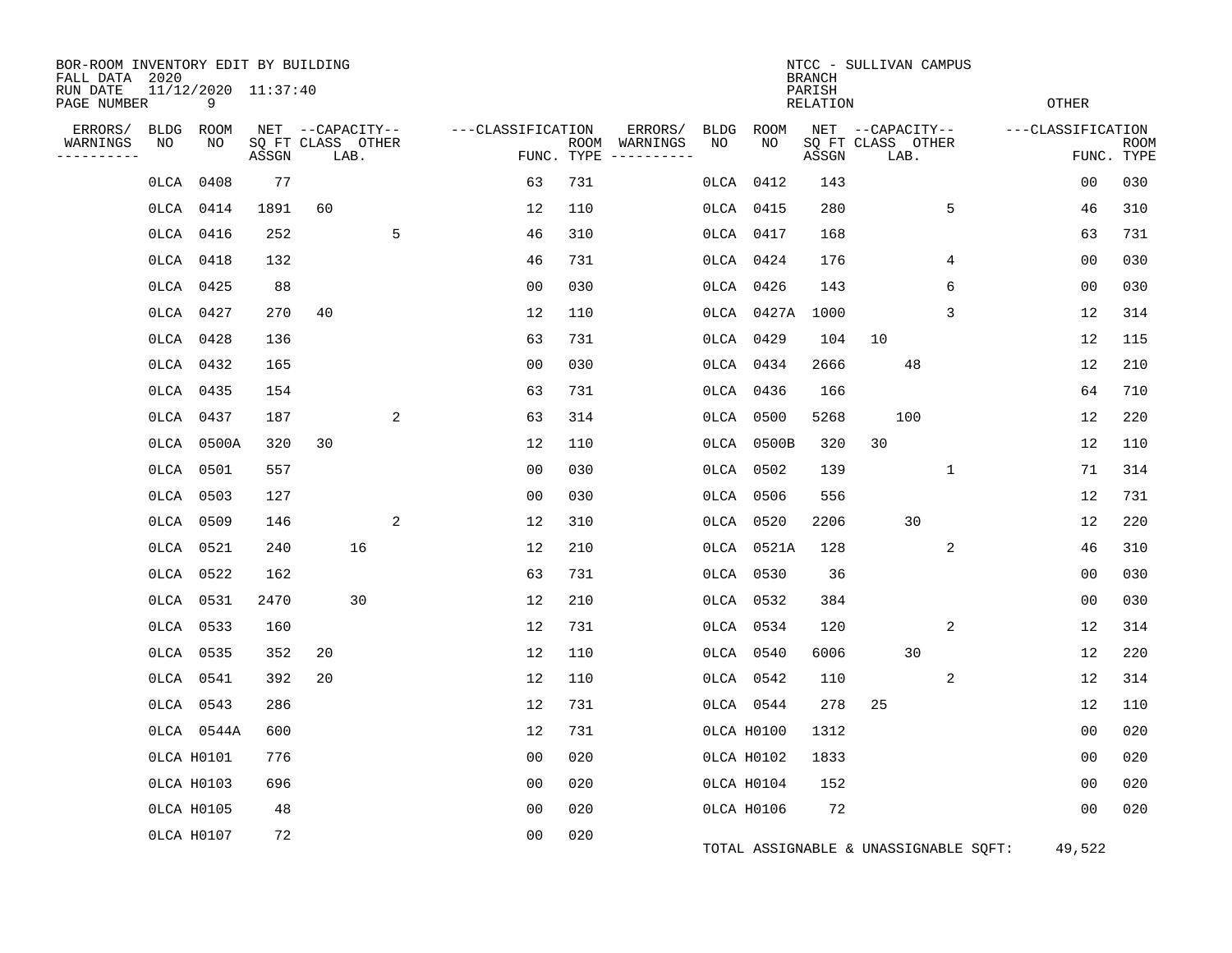| BOR-ROOM INVENTORY EDIT BY BUILDING<br>FALL DATA 2020 |           |                     |              |             |                                                                                                                                                                                                                           |     |           |                                                                                   | <b>BRANCH</b>      |    | NTCC - SULLIVAN CAMPUS           |                                                                                                           |        |
|-------------------------------------------------------|-----------|---------------------|--------------|-------------|---------------------------------------------------------------------------------------------------------------------------------------------------------------------------------------------------------------------------|-----|-----------|-----------------------------------------------------------------------------------|--------------------|----|----------------------------------|-----------------------------------------------------------------------------------------------------------|--------|
| RUN DATE<br>PAGE NUMBER                               | 10        | 11/12/2020 11:37:40 |              |             |                                                                                                                                                                                                                           |     |           |                                                                                   | PARISH<br>RELATION |    |                                  | OTHER                                                                                                     |        |
| ERRORS/ BLDG ROOM                                     |           |                     |              |             |                                                                                                                                                                                                                           |     |           |                                                                                   |                    |    |                                  |                                                                                                           |        |
| WARNINGS<br>NO<br>----------                          | NO NO     |                     |              |             | NET --CAPACITY-- ----CLASSIFICATION ERRORS/ BLDG ROOM NET --CAPACITY-- ----CLASSIFICATION<br>SQ FT CLASS OTHER ROOM WARNINGS NO NO SQ FT CLASS OTHER ROOM ROOM<br>ASSGN LAB. FUNC. TYPE ----------- ASSGN LAB. FUNC. TYPE |     |           |                                                                                   |                    |    |                                  | ROOM<br>FUNC. TYPE                                                                                        |        |
|                                                       |           |                     |              |             |                                                                                                                                                                                                                           |     |           | TOTAL NUMBER CLASSROOMS<br>TOTAL NUMBER LABS 210<br>TOTAL NUMBER SPECIAL LABS 220 |                    |    | TOTAL NUMBER COMPUTER CLASSROOMS | TOTAL NET ASSIGN SQ. FT. IN ROOM FILE 41,162<br>14<br>$\overline{1}$<br>$\overline{4}$<br>5               |        |
|                                                       | OLEA 0100 | 874                 |              |             | 52                                                                                                                                                                                                                        | 650 | OLEA 0101 |                                                                                   | 686                | 32 |                                  | 12                                                                                                        | 140    |
|                                                       | OLEA 0102 | 208                 | 10           |             | 12                                                                                                                                                                                                                        | 140 | OLEA 0103 |                                                                                   | 1283               |    |                                  | 0 <sub>0</sub>                                                                                            | 020    |
|                                                       | OLEA 0104 | 162                 |              | 3           | 00                                                                                                                                                                                                                        | 030 | OLEA 0105 |                                                                                   | 156                |    | 2                                | 0 <sub>0</sub>                                                                                            | 030    |
|                                                       | OLEA 0106 | 231                 |              |             | 51                                                                                                                                                                                                                        | 315 | OLEA 0107 |                                                                                   | 119                |    | 2                                | 61                                                                                                        | 310    |
|                                                       | OLEA 0108 | 118                 |              | 3           | 61                                                                                                                                                                                                                        | 310 | OLEA 0109 |                                                                                   | 134                |    | $\mathbf{3}$                     | 61                                                                                                        | 325    |
|                                                       | OLEA 0110 | 81                  |              | 4           | 63                                                                                                                                                                                                                        | 350 | OLEA 0111 |                                                                                   | 10                 |    |                                  | 63                                                                                                        | 315    |
|                                                       | OLEA 0112 | 262                 |              | $\mathbf 1$ | 63                                                                                                                                                                                                                        | 315 | OLEA 0113 |                                                                                   | 135                |    | 3                                | 63                                                                                                        | 310    |
|                                                       | OLEA 0114 | 128                 |              | 3           | 63                                                                                                                                                                                                                        | 310 | OLEA 0115 |                                                                                   | 128                |    | 3                                | 63                                                                                                        | 310    |
|                                                       | OLEA 0116 | 352                 | 12           |             | 63                                                                                                                                                                                                                        | 110 | OLEA 0117 |                                                                                   | 319                |    | 4                                | 61                                                                                                        | 325    |
|                                                       | OLEA 0118 | 109                 |              |             | 63                                                                                                                                                                                                                        | 315 | OLEA 0119 |                                                                                   | 111                |    | 3                                | 61                                                                                                        | 325    |
|                                                       | OLEA 0120 | 112                 |              |             | 64                                                                                                                                                                                                                        | 710 | OLEA 0121 |                                                                                   | 598                |    | 4                                | 12                                                                                                        | 210    |
|                                                       | OLEA 0122 | 159                 |              | 3           | 12                                                                                                                                                                                                                        | 550 | OLEA 0123 |                                                                                   | 169                |    | $\mathbf{1}$                     | 12                                                                                                        | 210    |
|                                                       | OLEA 0124 | 169                 | $\mathbf{1}$ |             | 12                                                                                                                                                                                                                        | 210 | OLEA 0125 |                                                                                   | 204                |    | 10                               | 63                                                                                                        | 350    |
|                                                       | OLEA 0126 | 169                 | $\mathbf 1$  |             | 12                                                                                                                                                                                                                        | 210 | OLEA 0127 |                                                                                   | 966                | 41 |                                  | 12                                                                                                        | 110    |
|                                                       | OLEA 0128 | 773                 | 32           |             | 12                                                                                                                                                                                                                        | 210 | OLEA 0129 |                                                                                   | 70                 |    |                                  | 61                                                                                                        | 315    |
|                                                       | OLEA 0130 | 160                 |              | $\mathbf 1$ | 63                                                                                                                                                                                                                        | 314 | OLEA 0131 |                                                                                   | 261                |    | 12                               | 63                                                                                                        | 650    |
|                                                       | OLEA 0132 | 43                  |              |             | 64                                                                                                                                                                                                                        | 715 | OLEA 0133 |                                                                                   | 166                |    |                                  | 72                                                                                                        | 731    |
|                                                       | OLEA 0134 | 84                  |              |             | 73                                                                                                                                                                                                                        | 730 | OLEA 0142 |                                                                                   | 60                 |    |                                  | 0 <sub>0</sub>                                                                                            | 020    |
|                                                       | OLEA 0143 | 65                  |              |             | 00                                                                                                                                                                                                                        | 020 |           | TOTAL NUMBER CLASSROOMS<br>TOTAL NUMBER LABS 210<br>TOTAL NUMBER SPECIAL LABS 220 |                    |    | TOTAL NUMBER COMPUTER CLASSROOMS | TOTAL ASSIGNABLE & UNASSIGNABLE SQFT: 9,834<br>TOTAL NET ASSIGN SQ. FT. IN ROOM FILE 8,108<br>2<br>2<br>5 |        |
|                                                       | OLEB 0135 | 352                 |              |             | 00                                                                                                                                                                                                                        | 020 | OLEB 0136 |                                                                                   | 611 25             |    |                                  |                                                                                                           | 12 110 |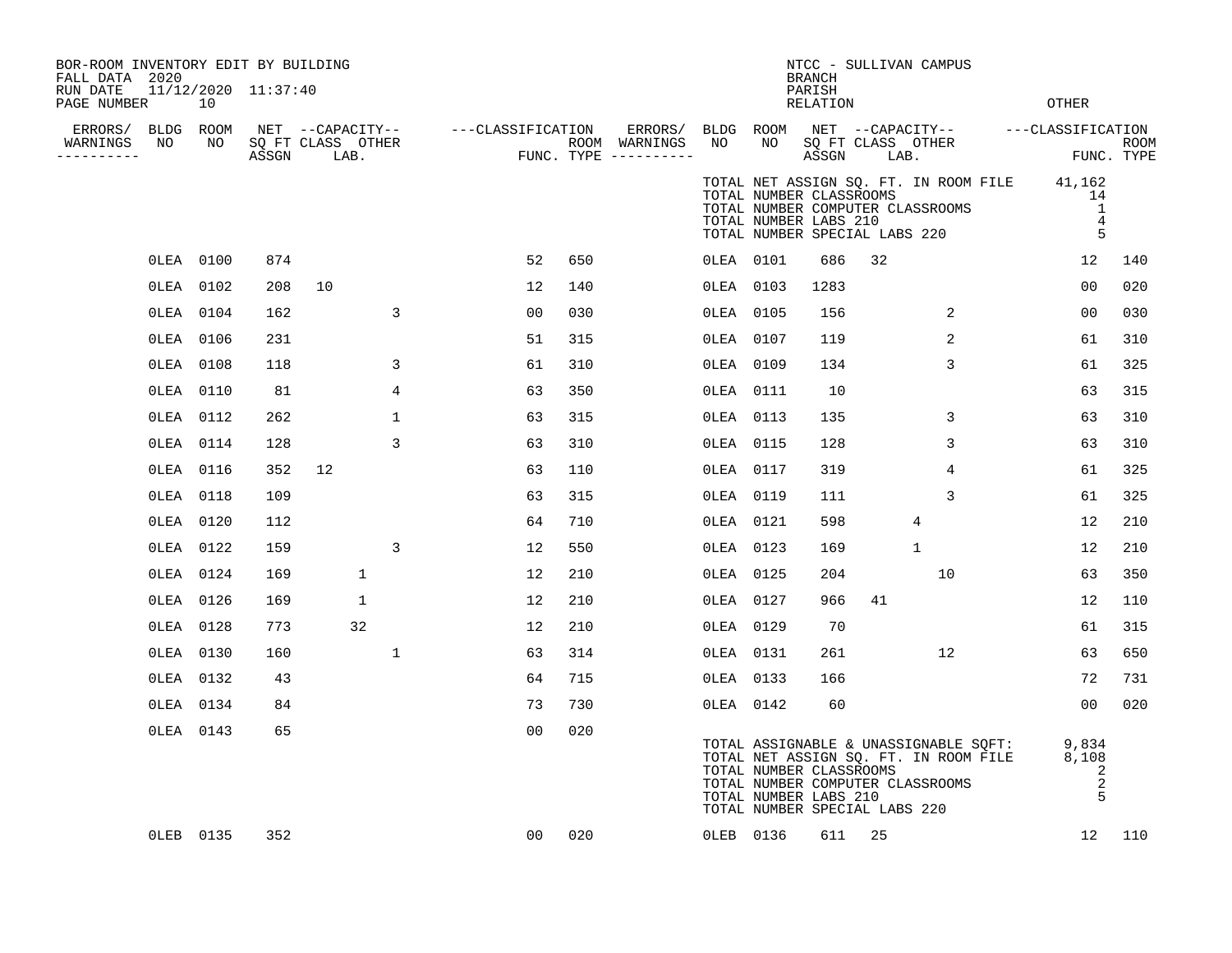| BOR-ROOM INVENTORY EDIT BY BUILDING<br>FALL DATA 2020 |             |                           |       |    |                           |                   |                |            |                              |             |                                                                                                                                    | NTCC - SULLIVAN CAMPUS<br><b>BRANCH</b> |                  |      |                                                                                |                                |                           |
|-------------------------------------------------------|-------------|---------------------------|-------|----|---------------------------|-------------------|----------------|------------|------------------------------|-------------|------------------------------------------------------------------------------------------------------------------------------------|-----------------------------------------|------------------|------|--------------------------------------------------------------------------------|--------------------------------|---------------------------|
| RUN DATE<br>PAGE NUMBER                               |             | 11/12/2020 11:37:40<br>11 |       |    |                           |                   |                |            |                              |             |                                                                                                                                    | PARISH<br><b>RELATION</b>               |                  |      |                                                                                | <b>OTHER</b>                   |                           |
| ERRORS/                                               | <b>BLDG</b> | ROOM                      |       |    | NET --CAPACITY--          | ---CLASSIFICATION |                |            | ERRORS/                      | <b>BLDG</b> | ROOM                                                                                                                               |                                         | NET --CAPACITY-- |      |                                                                                | ---CLASSIFICATION              |                           |
| WARNINGS<br>----------                                | NO          | NO                        | ASSGN |    | SQ FT CLASS OTHER<br>LAB. |                   |                | FUNC. TYPE | ROOM WARNINGS<br>----------- | NO          | NO                                                                                                                                 | SQ FT CLASS OTHER<br>ASSGN              |                  | LAB. |                                                                                |                                | <b>ROOM</b><br>FUNC. TYPE |
|                                                       | 0LEB        | 0137                      | 613   | 24 |                           |                   | 12             | 110        |                              | OLEB        | 0138                                                                                                                               | 1236                                    |                  | 16   |                                                                                | 12                             | 210                       |
|                                                       | 0LEB        | 0139                      | 42    |    |                           |                   | 64             | 710        |                              | 0LEB        | 0140                                                                                                                               | 42                                      |                  |      | $\mathbf{1}$                                                                   | 0 <sub>0</sub>                 | 030                       |
|                                                       | 0LEB        | 0141                      | 1142  |    | 22                        |                   | 12             | 210        |                              | OLEB        | 0144                                                                                                                               | 422                                     |                  | 730  |                                                                                | 12                             | 731                       |
|                                                       | 0LEB        | 0145                      | 55    |    | 730                       |                   | 12             | 731        |                              |             | OLEB 0146<br>TOTAL NUMBER CLASSROOMS<br>TOTAL NUMBER COMPUTER CLASSROOMS<br>TOTAL NUMBER LABS 210<br>TOTAL NUMBER SPECIAL LABS 220 | 52                                      |                  | 730  | TOTAL ASSIGNABLE & UNASSIGNABLE SQFT:<br>TOTAL NET ASSIGN SQ. FT. IN ROOM FILE | 12<br>4,567<br>4,173<br>2<br>2 | 731                       |
|                                                       |             | OLFA 0101                 | 2433  |    |                           |                   | 52             | 650        |                              |             | OLFA 0102                                                                                                                          | 573                                     |                  |      | 14                                                                             | 63                             | 350                       |
|                                                       | OLFA        | 0104                      | 447   | 16 |                           |                   | 12             | 140        |                              | 0LFA        |                                                                                                                                    | 0105A 1340                              | 36               |      |                                                                                | 14                             | 110                       |
|                                                       |             | OLFA 0105B                | 540   | 15 |                           |                   | 12             | 110        |                              | 0LFA 0107   |                                                                                                                                    | 97                                      |                  |      |                                                                                | 51                             | 731                       |
|                                                       |             | OLFA 0108                 | 152   |    |                           |                   | 64             | 715        |                              | OLFA        | 0109                                                                                                                               | 98                                      |                  |      |                                                                                | 64                             | 710                       |
|                                                       |             | OLFA 0110                 | 268   |    |                           |                   | 72             | 730        |                              | OLFA        | 0111                                                                                                                               | 96                                      |                  |      |                                                                                | 72                             | 731                       |
|                                                       |             | OLFA 0112                 | 33    |    |                           |                   | 73             | 730        |                              | OLFA        | 0113                                                                                                                               | 110                                     |                  |      | $\mathbf 1$                                                                    | 63                             | 314                       |
|                                                       |             | OLFA 0114                 | 118   |    | $\mathbf 1$               |                   | 63             | 325        |                              | OLFA 0115   |                                                                                                                                    | 69                                      |                  |      |                                                                                | 77                             | 660                       |
|                                                       |             | OLFA 0116                 | 268   |    | 5                         |                   | 0 <sub>0</sub> | 030        |                              | OLFA        | 0117                                                                                                                               | 267                                     |                  |      | $\overline{2}$                                                                 | 00                             | 030                       |
|                                                       |             | OLFA 0118                 | 484   |    | 4                         |                   | 51             | 310        |                              | OLFA 0119   |                                                                                                                                    | 1637                                    |                  |      |                                                                                | 51                             | 315                       |
|                                                       | OLFA        | 0120                      | 873   | 24 |                           |                   | 11             | 110        |                              | OLFA 0121   |                                                                                                                                    | 975                                     | 30               |      |                                                                                | 12                             | 140                       |
|                                                       | OLFA        | 0122                      | 865   | 24 |                           |                   | 11             | 110        |                              | OLFA 0123   |                                                                                                                                    | 492                                     | 20               |      |                                                                                | 11                             | 110                       |
|                                                       |             | OLFA 0123A                | 480   | 18 |                           |                   | 11             | 110        |                              | OLFA 0124   |                                                                                                                                    | 859                                     | 24               |      |                                                                                | 11                             | 110                       |
|                                                       | OLFA        | 0130                      | 1878  |    |                           |                   | 0 <sub>0</sub> | 020        |                              | OLFA 0131   |                                                                                                                                    | 1690                                    |                  | 28   |                                                                                | 11                             | 210                       |
|                                                       |             | OLFA 0132                 | 52    |    |                           |                   | 64             | 710        |                              |             | OLFA 0133                                                                                                                          | 51                                      |                  |      |                                                                                | 0 <sub>0</sub>                 | 030                       |
|                                                       |             | OLFA 0134                 | 68    |    |                           |                   | 63             | 735        |                              | OLFA 0135   |                                                                                                                                    | 1704                                    |                  | 28   |                                                                                | 14                             | 210                       |
|                                                       |             | OLFA 0136                 | 516   |    |                           |                   | 11             | 215        |                              | OLFA 0137   |                                                                                                                                    | 153                                     |                  |      |                                                                                | 11                             | 215                       |
|                                                       |             | OLFA 0138                 | 485   |    | 10                        |                   | 63             | 310        |                              | OLFA 0139   |                                                                                                                                    | 48                                      |                  |      | $\mathbf 1$                                                                    | 62                             | 310                       |
|                                                       | OLFA        | 0140                      | 823   |    | 8                         |                   | 62             | 314        |                              | OLFA 0141   |                                                                                                                                    | 140                                     |                  |      | 3                                                                              | 62                             | 325                       |
|                                                       |             | OLFA 0142                 | 536   |    | $\overline{4}$            |                   | 51             | 310        |                              | OLFA 0143   |                                                                                                                                    | 61                                      |                  |      | $\mathbf{1}$                                                                   | 0 <sub>0</sub>                 | 030                       |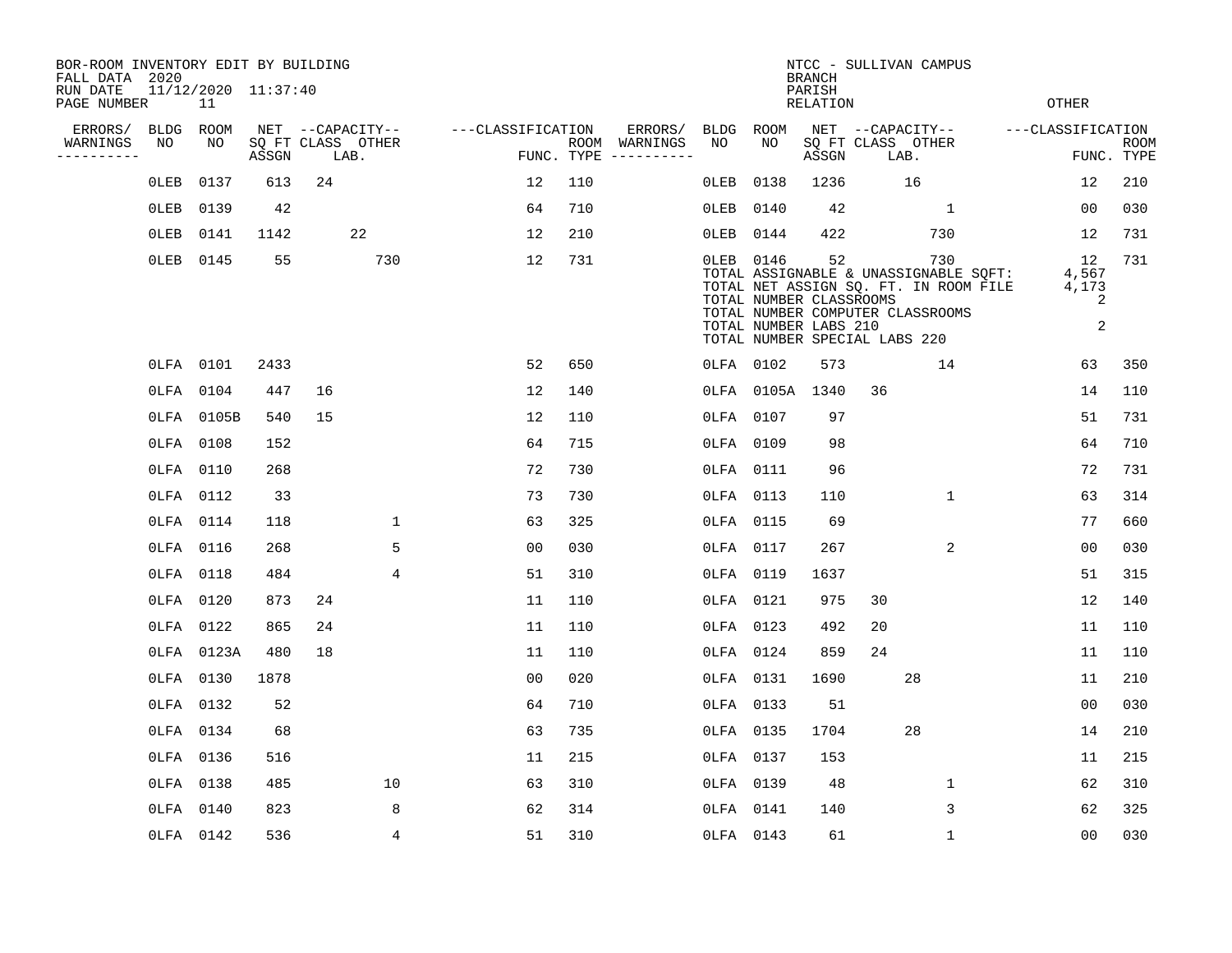| BOR-ROOM INVENTORY EDIT BY BUILDING<br>FALL DATA 2020 |           |           |                     |                           |                   |     |                                      |         |            | <b>BRANCH</b>                                           | NTCC - SULLIVAN CAMPUS                                                                                                                              |                                       |                           |
|-------------------------------------------------------|-----------|-----------|---------------------|---------------------------|-------------------|-----|--------------------------------------|---------|------------|---------------------------------------------------------|-----------------------------------------------------------------------------------------------------------------------------------------------------|---------------------------------------|---------------------------|
| RUN DATE<br>PAGE NUMBER                               |           | 12        | 11/12/2020 11:37:40 |                           |                   |     |                                      |         |            | PARISH<br>RELATION                                      |                                                                                                                                                     | <b>OTHER</b>                          |                           |
| ERRORS/                                               | BLDG ROOM |           |                     | NET --CAPACITY--          | ---CLASSIFICATION |     | ERRORS/                              |         | BLDG ROOM  |                                                         | NET --CAPACITY--                                                                                                                                    | ---CLASSIFICATION                     |                           |
| WARNINGS<br>----------                                | NO        | NO        | ASSGN               | SQ FT CLASS OTHER<br>LAB. |                   |     | ROOM WARNINGS<br>FUNC. TYPE $------$ | NO      | NO         | ASSGN                                                   | SQ FT CLASS OTHER<br>LAB.                                                                                                                           |                                       | <b>ROOM</b><br>FUNC. TYPE |
|                                                       |           | OLFA 0144 | 62                  | $\mathbf{1}$              | 00                | 030 |                                      |         | OLFA 0145  | 31                                                      |                                                                                                                                                     | 51                                    | 731                       |
|                                                       | OLFA 0146 |           | 247                 |                           | 63                | 315 |                                      |         | OLFA 0147  | 12                                                      |                                                                                                                                                     | 63                                    | 315                       |
|                                                       |           | OLFA 0148 | 212                 | 3                         | 61                | 310 |                                      |         | OLFA 0149  | 169                                                     | 2                                                                                                                                                   | 61                                    | 325                       |
|                                                       | OLFA 0150 |           | 169                 | 2                         | 61                | 325 |                                      |         | OLFA 0151  | 288                                                     | 10                                                                                                                                                  | 61                                    | 350                       |
|                                                       |           | OLFA 0152 | 169                 | 2                         | 61                | 325 |                                      |         | OLFA 0153  | 169                                                     | 2                                                                                                                                                   | 61                                    | 325                       |
|                                                       | OLFA 0154 |           | 285                 | 4                         | 61                | 325 |                                      |         | OLFA 0155  | 175                                                     | 3                                                                                                                                                   | 61                                    | 325                       |
|                                                       | OLFA 0156 |           | 403                 | 3                         | 61                | 310 |                                      |         | OLFA 0157  | 240                                                     |                                                                                                                                                     | 61                                    | 315                       |
|                                                       |           | OLFA 0158 | 123                 | 3                         | 61                | 325 |                                      |         | OLFA 0159  | 841<br>TOTAL NUMBER CLASSROOMS<br>TOTAL NUMBER LABS 210 | TOTAL ASSIGNABLE & UNASSIGNABLE SQFT:<br>TOTAL NET ASSIGN SQ. FT. IN ROOM FILE<br>TOTAL NUMBER COMPUTER CLASSROOMS<br>TOTAL NUMBER SPECIAL LABS 220 | 00<br>25,374<br>21,946<br>7<br>2<br>2 | 020                       |
|                                                       |           | 0LFB 0200 | 619                 |                           | 52                | 650 |                                      |         | OLFB 0201  | 370                                                     | 12                                                                                                                                                  | 41                                    | 420                       |
|                                                       | $0$ LFB   | 0201A     | 90                  | 6                         | 47                | 410 |                                      | $0$ LFB | 0201B      | 159                                                     | $\mathbf{1}$                                                                                                                                        | 41                                    | 310                       |
|                                                       | $0$ LFB   | 0202      | 228                 | 8                         | 51                | 310 |                                      | $0$ LFB | 0202A      | 89                                                      | $\mathbf{1}$                                                                                                                                        | 54                                    | 310                       |
|                                                       | OLFB      | 0202B     | 86                  | $\mathbf 1$               | 54                | 310 |                                      | $0$ LFB | 0203       | 263                                                     | 8                                                                                                                                                   | 51                                    | 310                       |
|                                                       | 0LFB      | 0203A     | 75                  | $\mathbf{1}$              | 63                | 310 |                                      | $0$ LFB | 0203B      | 76                                                      | $\mathbf{1}$                                                                                                                                        | 63                                    | 310                       |
|                                                       | OLFB      | 0203C     | 75                  | $\mathbf{1}$              | 63                | 310 |                                      | $0$ LFB | 0204       | 622                                                     |                                                                                                                                                     | 0 <sub>0</sub>                        | 020                       |
|                                                       | $0$ LFB   | 0205      | 606                 |                           | 0 <sub>0</sub>    | 020 |                                      | 0LFB    | 0206       | 108                                                     | 6                                                                                                                                                   | 51                                    | 650                       |
|                                                       | $0$ LFB   | 0207      | 108                 |                           | 63                | 315 |                                      | $0$ LFB | 0208       | 115                                                     |                                                                                                                                                     | 64                                    | 710                       |
|                                                       | OLFB      | 0209      | 104                 | $\mathbf 1$               | 64                | 210 |                                      | 0LFB    | 0210       | 64                                                      | 1                                                                                                                                                   | 0 <sub>0</sub>                        | 030                       |
|                                                       | $0$ LFB   | 0211      | 175                 | 4                         | 63                | 310 |                                      | $0$ LFB | 0212       | 175                                                     | 4                                                                                                                                                   | 63                                    | 310                       |
|                                                       | $0$ LFB   | 0213      | 64                  | $\mathbf 1$               | 00                | 030 |                                      | $0$ LFB | 0214       | 47                                                      |                                                                                                                                                     | 73                                    | 730                       |
|                                                       | $0$ LFB   | 0215      | 174                 | 4                         | 0 <sub>0</sub>    | 030 |                                      | $0$ LFB | 0216       | 216                                                     | 4                                                                                                                                                   | 0 <sub>0</sub>                        | 030                       |
|                                                       | OLFB 0217 |           | 436                 | 16                        | 47                | 650 |                                      | OLFB    | 0220       | 482                                                     |                                                                                                                                                     | 00                                    | 020                       |
|                                                       | $0$ LFB   | 0221      | 287                 | 6                         | 60                | 310 |                                      | OLFB    | 0223       | 299                                                     |                                                                                                                                                     | 15                                    | 215                       |
|                                                       |           | OLFB 0224 | 623                 | 28                        | 12                | 140 |                                      |         | OLFB 0224A | 97                                                      | $\mathbf{1}$                                                                                                                                        | 63                                    | 310                       |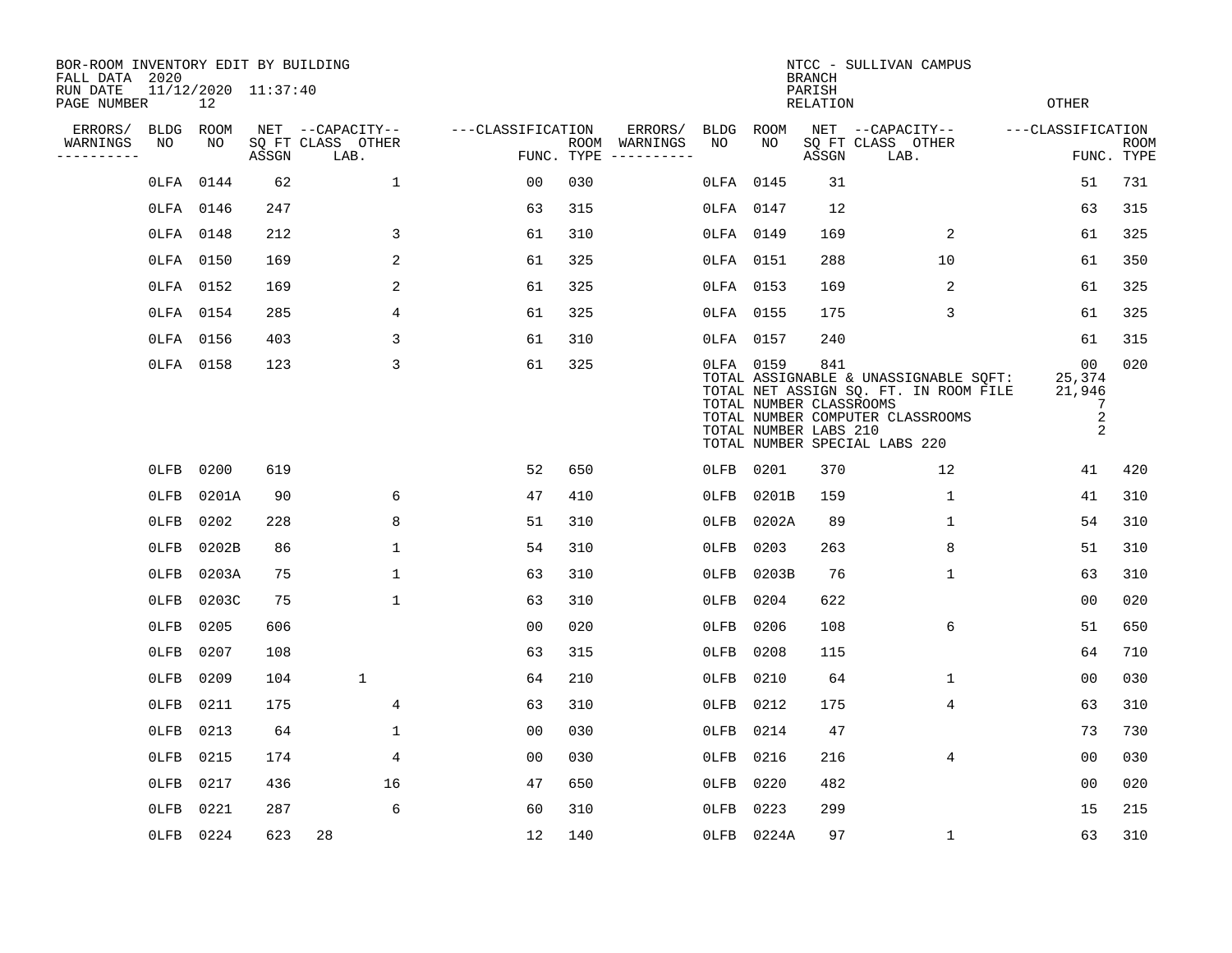| BOR-ROOM INVENTORY EDIT BY BUILDING<br>FALL DATA 2020 |           |                           |       |    |                           |                                    | NTCC - SULLIVAN CAMPUS<br><b>BRANCH</b> |     |                                      |           |                                                                                                |                    |    |                                                                                             |  |                                                                                                              |                           |
|-------------------------------------------------------|-----------|---------------------------|-------|----|---------------------------|------------------------------------|-----------------------------------------|-----|--------------------------------------|-----------|------------------------------------------------------------------------------------------------|--------------------|----|---------------------------------------------------------------------------------------------|--|--------------------------------------------------------------------------------------------------------------|---------------------------|
| RUN DATE<br>PAGE NUMBER                               |           | 11/12/2020 11:37:40<br>13 |       |    |                           |                                    |                                         |     |                                      |           |                                                                                                | PARISH<br>RELATION |    |                                                                                             |  | <b>OTHER</b>                                                                                                 |                           |
| ERRORS/                                               | BLDG      | ROOM                      |       |    |                           | NET --CAPACITY-- ---CLASSIFICATION |                                         |     | ERRORS/                              | BLDG ROOM |                                                                                                |                    |    | NET --CAPACITY--                                                                            |  | ---CLASSIFICATION                                                                                            |                           |
| WARNINGS<br>----------                                | NO        | NO                        | ASSGN |    | SQ FT CLASS OTHER<br>LAB. |                                    |                                         |     | ROOM WARNINGS<br>FUNC. TYPE $------$ | NO        | NO.                                                                                            | ASSGN              |    | SQ FT CLASS OTHER<br>LAB.                                                                   |  |                                                                                                              | <b>ROOM</b><br>FUNC. TYPE |
|                                                       | $0$ LFB   | 0224B                     | 67    |    |                           |                                    | 12                                      | 315 |                                      | $0$ LFB   | 0225                                                                                           | 1051               |    | 30                                                                                          |  | 12                                                                                                           | 210                       |
|                                                       | $0$ LFB   | 0230                      | 446   |    |                           |                                    | 00                                      | 020 |                                      | $0$ LFB   | 0231                                                                                           | 116                |    |                                                                                             |  | 00                                                                                                           | 020                       |
|                                                       | $0$ LFB   | 0232                      | 168   |    | 4                         |                                    | 55                                      | 310 |                                      | $0$ LFB   | 0232A                                                                                          | 45                 |    |                                                                                             |  | 55                                                                                                           | 315                       |
|                                                       | $0$ LFB   | 0233                      | 437   | 26 |                           |                                    | 12                                      | 140 |                                      | $0$ LFB   | 0234                                                                                           | 410                | 24 |                                                                                             |  | 12                                                                                                           | 140                       |
|                                                       | $0$ LFB   | 0235                      | 437   | 26 |                           |                                    | 12                                      | 140 |                                      | $0$ LFB   | 0236                                                                                           | 405                | 24 |                                                                                             |  | 12                                                                                                           | 140                       |
|                                                       | $0$ LFB   | 0237                      | 511   | 36 |                           |                                    | 12                                      | 140 |                                      | OLFB 0240 |                                                                                                | 446                |    |                                                                                             |  | 00                                                                                                           | 020                       |
|                                                       | $0$ LFB   | 0241                      | 854   |    | 16                        |                                    | 12                                      | 210 |                                      | OLFB      | 0242                                                                                           | 103                |    | 3                                                                                           |  | 12                                                                                                           | 215                       |
|                                                       | 0LFB      | 0244                      | 296   |    | 6                         |                                    | 12                                      | 210 |                                      | $0$ LFB   | 0246                                                                                           | 103                |    | 3                                                                                           |  | 12                                                                                                           | 215                       |
|                                                       | $0$ LFB   | 0247                      | 883   |    | 16                        |                                    | 12                                      | 210 |                                      | $0$ LFB   | 0248                                                                                           | 598                | 32 |                                                                                             |  | 12                                                                                                           | 110                       |
|                                                       | $0$ LFB   | 0250                      | 446   |    |                           |                                    | 0 <sub>0</sub>                          | 020 |                                      | OLFB 0251 |                                                                                                | 694                |    | 16                                                                                          |  | 12                                                                                                           | 210                       |
|                                                       |           | OLFB 0251A                | 180   |    |                           |                                    | 12                                      | 215 |                                      | OLFB 0252 |                                                                                                | 177                |    |                                                                                             |  | 63                                                                                                           | 215                       |
|                                                       | OLFB 0254 |                           | 470   | 28 |                           |                                    | 12                                      | 110 |                                      | OLFB 0255 |                                                                                                | 674                |    | 20                                                                                          |  | 12                                                                                                           | 210                       |
|                                                       | $0$ LFB   | 0255A                     | 161   |    | 2                         |                                    | 12                                      | 215 |                                      | OLFB 0256 |                                                                                                | 446                |    | 16                                                                                          |  | 12                                                                                                           | 210                       |
|                                                       |           | OLFB 0256A                | 120   |    |                           |                                    | 12                                      | 215 |                                      |           | TOTAL NUMBER CLASSROOMS<br>TOTAL NUMBER LABS 210<br>TOTAL NUMBER SPECIAL LABS 220              |                    |    | TOTAL NUMBER COMPUTER CLASSROOMS                                                            |  | TOTAL ASSIGNABLE & UNASSIGNABLE SQFT: 17,676<br>TOTAL NET ASSIGN SQ. FT. IN ROOM FILE 13,994<br>2<br>6<br>8  |                           |
|                                                       | OLFC 0400 |                           | 1012  | 28 |                           |                                    | 12                                      | 110 |                                      |           | OLFC 0401<br>TOTAL NUMBER CLASSROOMS<br>TOTAL NUMBER LABS 210<br>TOTAL NUMBER SPECIAL LABS 220 | 176                |    | 8 <sup>8</sup><br>TOTAL NET ASSIGN SQ. FT. IN ROOM FILE<br>TOTAL NUMBER COMPUTER CLASSROOMS |  | 00<br>TOTAL ASSIGNABLE & UNASSIGNABLE SQFT: 1,188<br>TOTAL NET ASSIGN SO FT IN ROOM FILE 1 012<br>1,012<br>1 | 010                       |
|                                                       | OLI1 0204 |                           | 100   |    | 2                         |                                    | 46                                      | 310 |                                      | OLI1 0205 |                                                                                                | 122                |    | 2                                                                                           |  | 47                                                                                                           | 310                       |
|                                                       | OLI1 0207 |                           | 122   |    | 2                         |                                    | 46                                      | 310 |                                      | OLI1 0208 |                                                                                                | 103                |    | 2                                                                                           |  | 46                                                                                                           | 310                       |
|                                                       | OLI1 0209 |                           | 330   |    | 16                        |                                    | 47                                      | 420 |                                      | OLI1 0210 |                                                                                                | 110                |    | 2                                                                                           |  | 46                                                                                                           | 310                       |
|                                                       | OLI1 0212 |                           | 110   |    | 2                         |                                    | 46                                      | 310 |                                      | OLI1 0215 |                                                                                                | 314                |    | 10                                                                                          |  | 51                                                                                                           | 310                       |
|                                                       |           | OLI1 0215A                | 111   |    | $\mathbf 1$               |                                    | 51                                      | 310 |                                      |           | OLI1 0215B                                                                                     | 387                |    | 19                                                                                          |  | 00                                                                                                           | 020                       |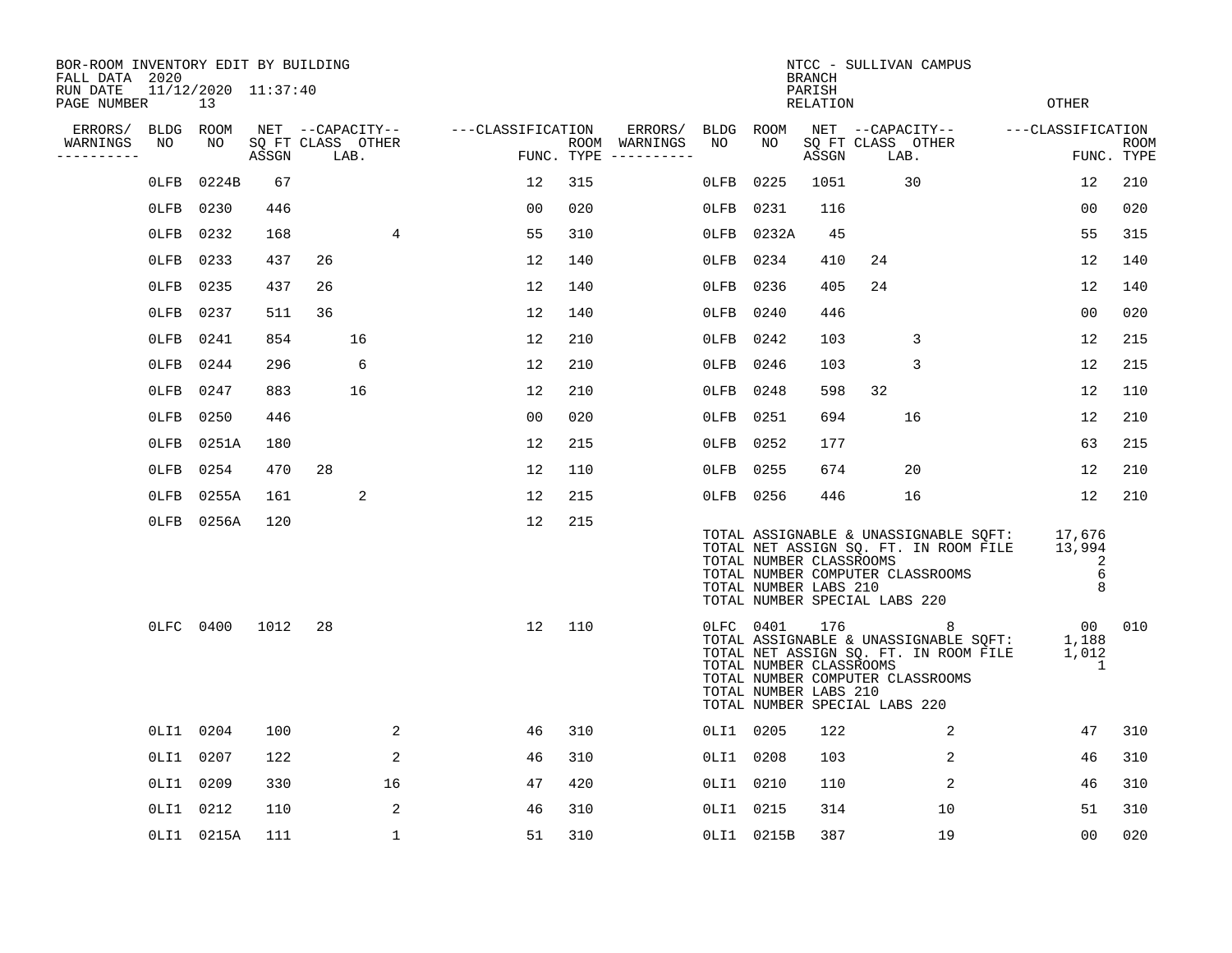| BOR-ROOM INVENTORY EDIT BY BUILDING<br>FALL DATA 2020<br>RUN DATE<br>PAGE NUMBER |                   | 11/12/2020 11:37:40<br>14 |       |                                               |                   |     |                                                 |            |                                                                | <b>BRANCH</b><br>PARISH<br><b>RELATION</b> | NTCC - SULLIVAN CAMPUS           |                                                                                                  | <b>OTHER</b>      |                                   |             |
|----------------------------------------------------------------------------------|-------------------|---------------------------|-------|-----------------------------------------------|-------------------|-----|-------------------------------------------------|------------|----------------------------------------------------------------|--------------------------------------------|----------------------------------|--------------------------------------------------------------------------------------------------|-------------------|-----------------------------------|-------------|
| ERRORS/<br>WARNINGS<br>---------                                                 | <b>BLDG</b><br>NO | ROOM<br>NO                | ASSGN | NET --CAPACITY--<br>SQ FT CLASS OTHER<br>LAB. | ---CLASSIFICATION |     | ERRORS/<br>ROOM WARNINGS<br>FUNC. TYPE $------$ | BLDG<br>NO | ROOM<br>NO                                                     | ASSGN                                      | SQ FT CLASS OTHER<br>LAB.        | NET --CAPACITY--                                                                                 | ---CLASSIFICATION | FUNC. TYPE                        | <b>ROOM</b> |
|                                                                                  |                   | 0LI1 0215C                | 165   | 1                                             | 51                | 310 |                                                 |            | OLI1 0215D                                                     | 51                                         |                                  | $\mathbf{1}$                                                                                     |                   | 51                                | 310         |
|                                                                                  |                   | OLI1 0215E                | 113   | $\mathbf{1}$                                  | 51                | 310 |                                                 |            | OLI1 0215F                                                     | 119                                        |                                  | $\mathbf{1}$                                                                                     |                   | 51                                | 310         |
|                                                                                  |                   | 0LI1 0215G                | 111   | $\mathbf{1}$                                  | 51                | 310 |                                                 | 0LI1       | 0215H                                                          | 112                                        |                                  | 1                                                                                                |                   | 54                                | 310         |
|                                                                                  |                   | OLI1 0217                 | 425   | 16                                            | 11                | 650 |                                                 | 0LI1       | 0218                                                           | 396                                        | 16                               |                                                                                                  |                   | 11                                | 140         |
|                                                                                  |                   | OLI1 0219                 | 767   | 30                                            | 11                | 310 |                                                 | 0LI1       | 0220                                                           | 638                                        | 40                               |                                                                                                  |                   | 11                                | 110         |
|                                                                                  |                   | OLI1 0222                 | 839   | 40                                            | 11                | 110 |                                                 | 0LI1       | 0223                                                           | 704                                        | 33                               |                                                                                                  |                   | 11                                | 110         |
|                                                                                  |                   | OLI1 0225                 | 741   | 30                                            | 11                | 110 |                                                 |            | OLI1 0228                                                      | 741                                        | 35                               |                                                                                                  |                   | 11                                | 110         |
|                                                                                  |                   | OLI1 0229                 | 700   | 41                                            | 11                | 110 |                                                 | $0$ LI $1$ | 0230                                                           | 720                                        | 27                               |                                                                                                  |                   | 11                                | 110         |
|                                                                                  |                   | OLI1 0234                 | 709   | 26                                            | 11                | 110 |                                                 | 0LI1       | 0237                                                           | 672                                        | 23                               |                                                                                                  |                   | 11                                | 110         |
|                                                                                  |                   | OLI1 0238                 | 576   | 36                                            | 11                | 110 |                                                 |            | OLI1 0239                                                      | 594                                        | 30                               |                                                                                                  |                   | 11                                | 110         |
|                                                                                  |                   | OLI1 0240                 | 480   | 24                                            | 11                | 110 |                                                 |            | OLI1 F0214                                                     | 110                                        |                                  | 2                                                                                                |                   | 51                                | 310         |
|                                                                                  |                   | OLI1 F0241                | 110   | $\overline{a}$                                | 51                | 310 |                                                 |            | OLI1 M0208                                                     | 920                                        | 40                               |                                                                                                  |                   | 11                                | 110         |
|                                                                                  |                   | OLI1 T0203                | 1162  | 9                                             | 46                | 315 |                                                 |            | OLI1 T0206                                                     | 103                                        |                                  | 2                                                                                                |                   | 47                                | 310         |
|                                                                                  |                   | OLI1 U0210                | 800   | 28                                            | 11                | 110 |                                                 |            | OLI1 U0211<br>TOTAL NUMBER CLASSROOMS<br>TOTAL NUMBER LABS 210 | 800                                        | TOTAL NUMBER COMPUTER CLASSROOMS | $\overline{2}$<br>TOTAL ASSIGNABLE & UNASSIGNABLE SOFT:<br>TOTAL NET ASSIGN SQ. FT. IN ROOM FILE |                   | 46<br>16,187<br>15,800<br>14<br>1 | 310         |

TOTAL NUMBER SPECIAL LABS 220